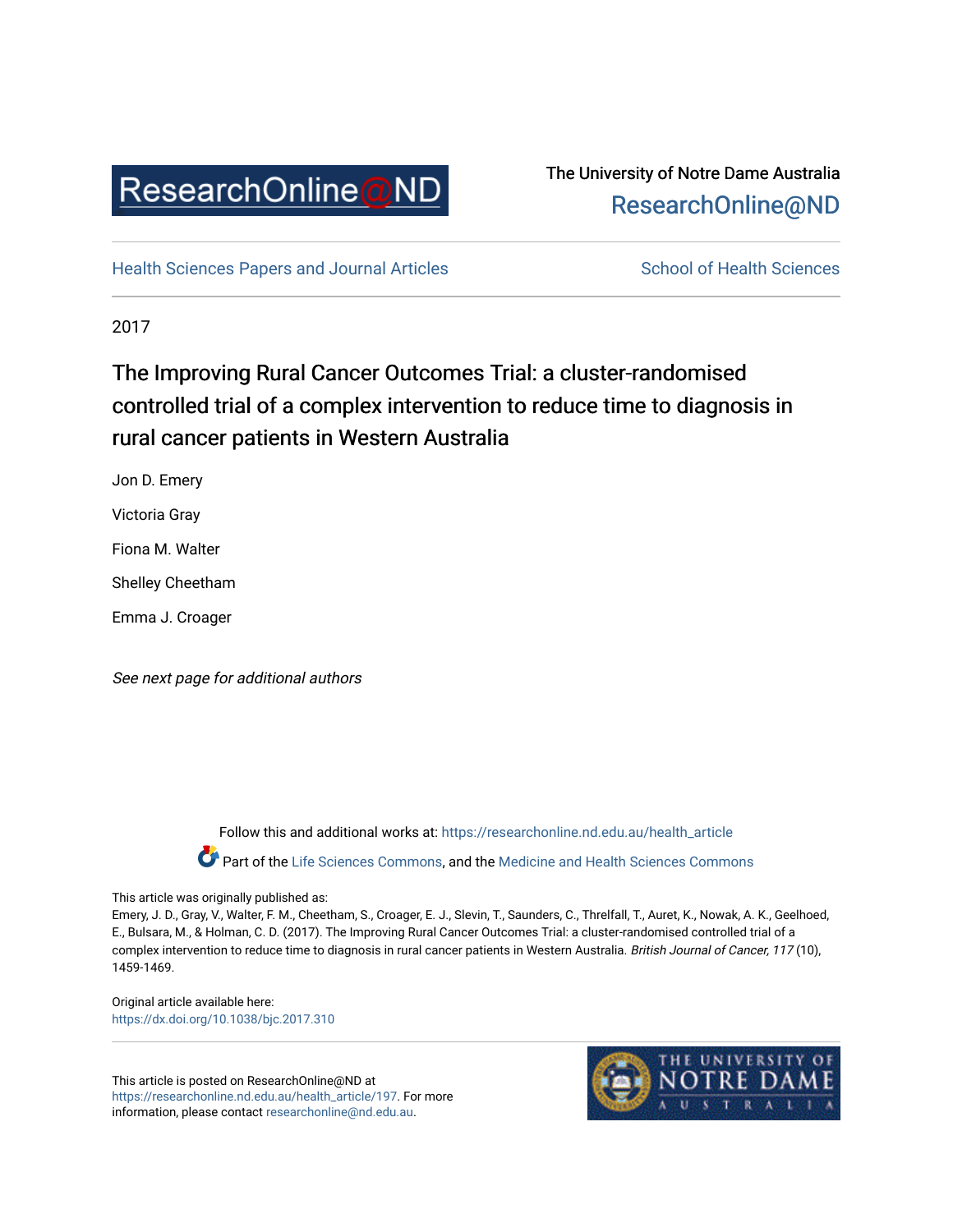## Authors

Jon D. Emery, Victoria Gray, Fiona M. Walter, Shelley Cheetham, Emma J. Croager, Terry Slevin, Christobel Saunders, Timothy Threlfall, Kirsten Auret, Anna K. Nowak, Elizabeth Geelhoed, Max Bulsara, and C D'Arcy J. Holman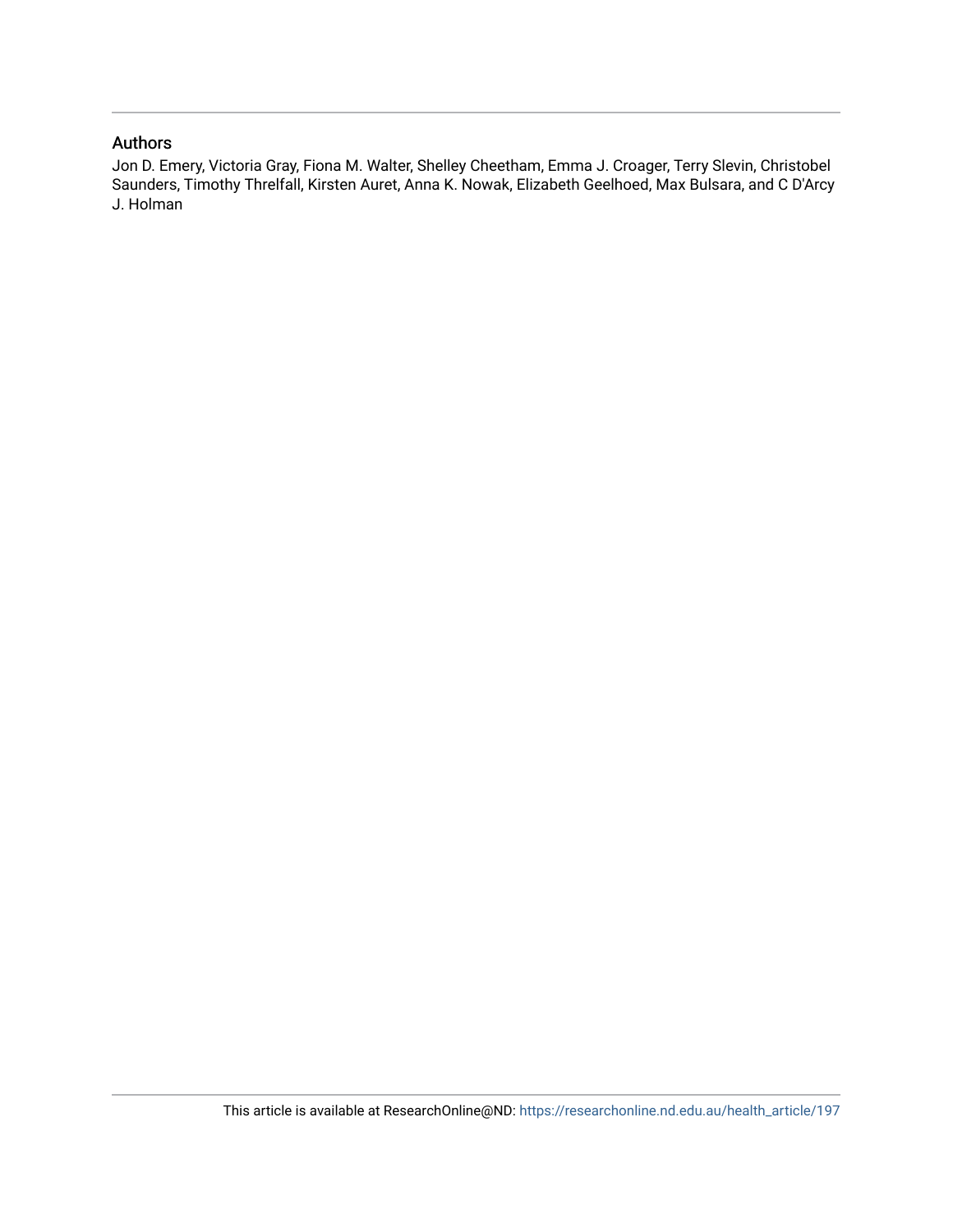This work is licensed under the Creative Commons Attribution-NonCommercial-ShareAlike 4.0 International License. To view a copy of this license, visit [http://creativecommons.org/licenses/by](http://creativecommons.org/licenses/by-nc-sa/4.0/)[nc-sa/4.0/](http://creativecommons.org/licenses/by-nc-sa/4.0/) or send a letter to Creative Commons, PO Box 1866, Mountain View, CA 94042, USA.

This article originally published in the *British Journal of Cancer* available at: https://dx.doi.org/ [10.1038/bjc.2017.310](https://dx.doi.org/%2010.1038/bjc.2017.310)

Emery, J.D., Gray, V., Walter, F.M., Cheetham, S., Croager, E.J., Slevin, T., Saunders, C., Threlfall, T., Auret, K., Nowak, A.K., Geelhoed, E., Bulsara, M., and Holman, C.D.J. (2017) The Improving Rural Cancer Outcomes Trial: a cluster-randomised controlled trial of a complex intervention to reduce time to diagnosis in rural cancer patients in Western Australia. *British Journal of Cancer, 117*(10), 1459-1469. doi: 10.1038/bjc.2017.310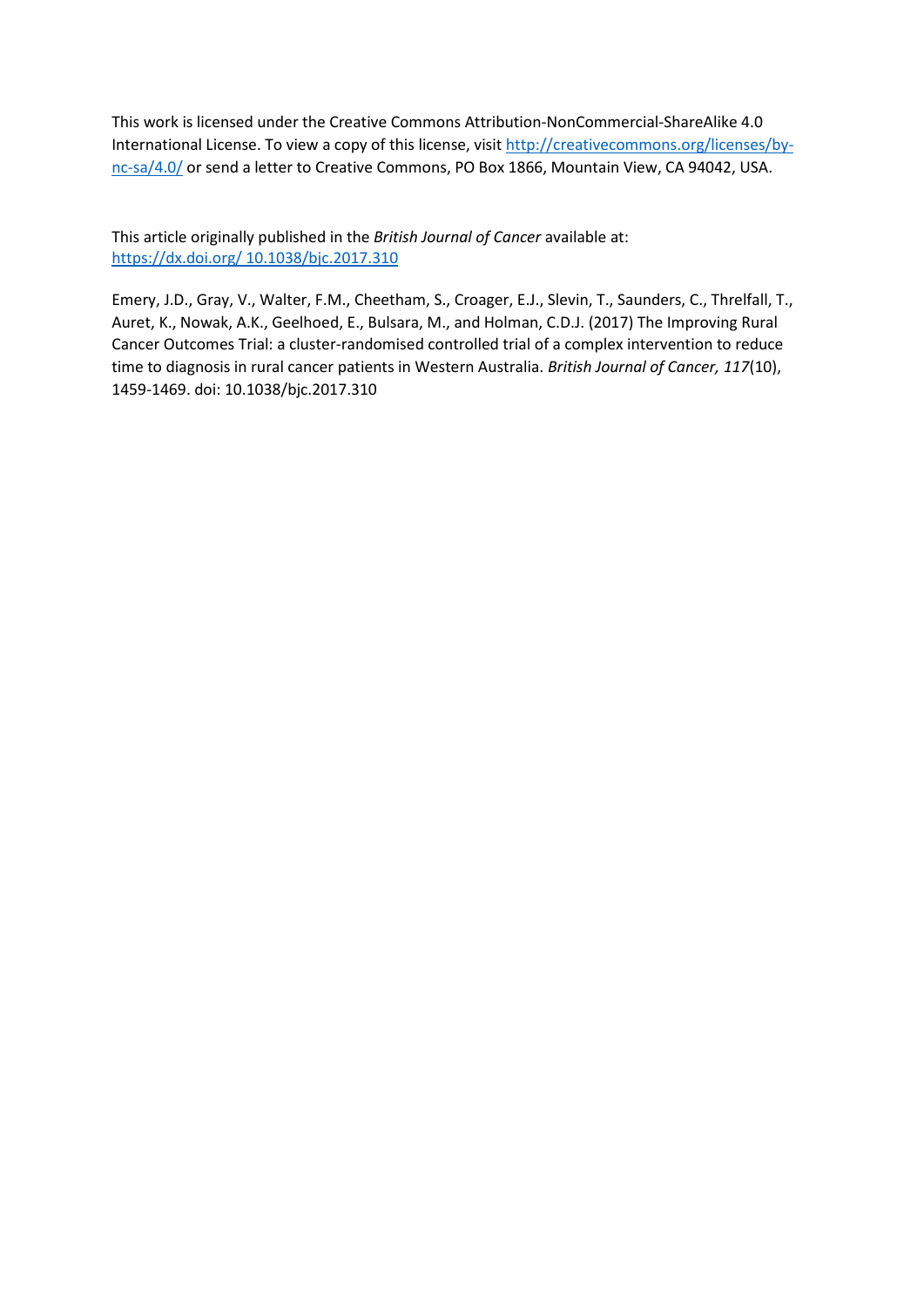

Keywords: primary care; cancer; early diagnosis; community awareness campaign; education; risk tool; cluster randomised trial

# The Improving Rural Cancer Outcomes Trial: a cluster-randomised controlled trial of a complex intervention to reduce time to diagnosis in rural cancer patients in Western Australia

Jon D Emery<sup>\*,1,2,3</sup>, Victoria Gray<sup>2,4,5</sup>, Fiona M Walter<sup>2,3,6</sup>, Shelley Cheetham<sup>2,7</sup>, Emma J Croager<sup>8</sup>, Terry Slevin<sup>8</sup>, Christobel Saunders<sup>9</sup>, Timothy Threlfall<sup>10</sup>, Kirsten Auret<sup>11</sup>, Anna K Nowak<sup>12,13</sup>, Elizabeth Geelhoed<sup>4</sup>, Max Bulsara<sup>14</sup> and C D'Arcy J Holman<sup>4</sup>

Background: Rural Australians have poorer survival for most common cancers, due partially to later diagnosis. Internationally, several initiatives to improve cancer outcomes have focused on earlier presentation to healthcare and timely diagnosis. We aimed to measure the effect of communitybased symptom awareness and general practice-based educational interventions on the time to diagnosis in rural patients presenting with breast, prostate, colorectal or lung cancer in Western Australia.

**Methods:** 2×2 factorial cluster randomised controlled trial. Community Intervention: cancer symptom awareness campaign tailored for rural Australians. GP intervention: resource card with symptom risk assessment charts and local cancer referral pathways implemented through multiple academic detailing visits. Trial Area A received the community symptom awareness and Trial Area B acted as the community campaign control region. Within both Trial Areas general practices were randomised to the GP intervention or control. Primary outcome: total diagnostic interval (TDI).

Results: 1358 people with incident breast, prostate, colorectal or lung cancer were recruited. There were no significant differences in the median or ln mean TDI at either intervention level (community intervention vs control: median TDI 107.5 vs 92 days; In mean difference 0.08 95% CI - 0.06-0.23 P = 0.27; GP intervention vs control: median TDI 97 vs 96.5 days; In mean difference 0.004 95% CI - 0.18-0.19 P = 0.99). There were no significant differences in the TDI when analysed by factorial design, tumour group or sub-intervals of the TDI.

Conclusions: This is the largest trial to test the effect of community campaign or GP interventions on timeliness of cancer diagnosis. We found no effect of either intervention. This may reflect limited dose of the interventions, or the limited duration of follow-up. Alternatively, these interventions do not have a measurable effect on time to cancer diagnosis.

Rural Australians are more likely to die within 5 years of a cancer diagnosis than people from metropolitan areas [\(Underhill](#page-13-0) et al, [2006](#page-13-0), [Coory](#page-12-0) et al, 2013). While overall survival for most common cancers in Australia is improving, the rural–urban differential has been widening, with significant excess deaths due to lung, colorectal, breast and prostate cancer in regional Australia ([AIHW, 2010\)](#page-11-0). Similar disparities in cancer outcomes between rural and urban populations have been described internationally (Singh et al[, 2011, Meilleur](#page-12-0) et al, 2013). As part of the International

Cancer Benchmarking Partnership, a major focus on understanding variations in cancer outcomes has been later presentation to healthcare and later diagnosis [\(Butler](#page-12-0) et al, 2013)

Previous studies have shown that patients living in rural Australia are less likely to receive curative or reconstructive surgery, radiotherapy or anti-cancer drug treatment [\(.Coory and](#page-12-0) [Baade, 2005,](#page-12-0) Hall et al[, 2005](#page-12-0), [Mitchell](#page-12-0) et al, 2006, [Baade](#page-12-0) et al, [2011b\)](#page-12-0) Policy initiatives have focused, therefore, on reducing disparities in access to treatment ([Department of Health and](#page-12-0)

\*Correspondence: Professor J Emery; E-mail: [Jon.emery@unimelb.edu.au](mailto:Jon.emery@unimelb.edu.au)

Received 2 March 2017; revised 19 July 2017; accepted 14 August 2017; published online 19 September 2017



 $\odot$  The Author(s) named above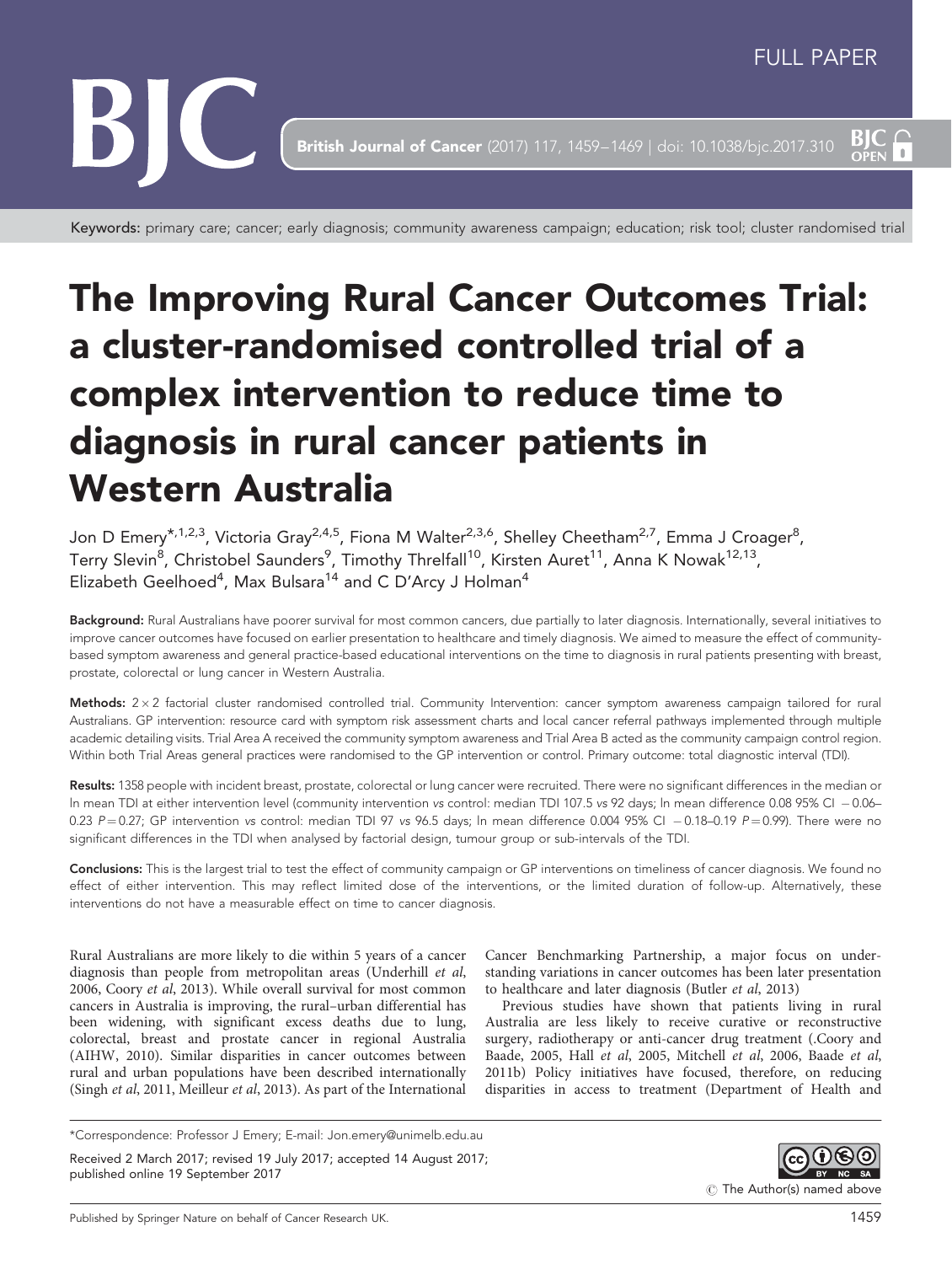[Ageing, 2010\)](#page-12-0) but, while this is an important determinant of outcome, later presentation and stage at diagnosis have also been observed in cancer patients from rural compared with those from urban areas (Jong et al[, 2005,](#page-12-0) Baade et al[, 2011a](#page-12-0)). International research suggests that the time taken to appraise symptoms and seek help (the 'patient interval'), management in primary care and access to diagnostic procedures are also key determinants of cancer outcomes [\(Allgar and Neal, 2005](#page-11-0)). Prolonged time to diagnosis is associated with poorer survival from several common cancers (Neal et al[, 2015\)](#page-12-0). Our previous exploratory mixed-methods research identified characteristics of rural Australians including optimism, stoicism and machismo which affected decisions to seek medical help (Emery et al[, 2013a\)](#page-12-0). Over-optimism towards health meant some participants were more likely to find alternative benign explanations for their symptoms. Optimism was associated with stoic responses to symptoms which meant that severe and continuous symptoms were self-managed. Related to such stoicism in men, was the need to be perceived as tough or macho and less willing to seek help. Many participants discussed these characteristics of optimism, stoicism and machismo as core features of what being 'rural' in Australia meant. These features, as well as poorer access to health care, contributed to later presentation of cancer (Emery et al[, 2013a\)](#page-12-0). In addition, there were significant overall differences between cancers in terms of time from presentation in general practice (GP) to referral, from GP referral to specialist appointment, and from specialist appointment to cancer diagnosis. These differences were due to the nature of presenting symptoms, limited access to diagnostic tests and a requirement for multiple visits to specialists (Emery et al[, 2013b](#page-12-0)). However, there are no published studies which have compared symptom awareness, help seeking or diagnostic intervals between rural and urban people with cancer or in general community samples.

One of the approaches to reducing later presentation to healthcare has been community symptom awareness campaigns. These formed a major component of the UK National Awareness and Early Diagnosis Initiative as part of the policy to improve cancer outcomes [\(.Cancer Research UK, 2010](#page-12-0)) A systematic review of cancer symptom awareness campaigns published in 2009 found insufficient evidence to determine their effectiveness on presentation to healthcare [\(Austoker](#page-12-0) et al, 2009). Since then further studies examining the impact of the English 'Be Clear on Cancer' campaigns have begun to show potential effects on presentation and cancer diagnoses but these have all relied on before-and-after observational designs (Athey et al[, 2011](#page-11-0)). There have been no trials in Australia of the efficacy of cancer symptom awareness campaigns, and relatively few studies examining community symptom awareness. The International Cancer Benchmarking Partnership compared symptom awareness and barriers to consultation between nations, including Australia, but did not compare rural and urban populations[\(Forbes](#page-12-0) et al, [2013](#page-12-0)).

A second approach has aimed at improving recognition of patients presenting to primary care whose symptoms may warrant early investigation for cancer. Until recently, there was little epidemiological evidence demonstrating how well symptoms predict risk of an underlying cancer from primary care populations (Emery et al[, 2013a\)](#page-12-0). Analysis of data in case-control studies using large UK general practice databases, notably the CAPER (CAncer Prediction in ExeteR) studies (Hamilton et al[, 2005a,b, 2006,](#page-12-0) [Hamilton, 2009\)](#page-12-0) and QCancer research [\(Hippisley-Cox and](#page-12-0) [Coupland, 2013a,b](#page-12-0)), has led to significant advances in our understanding of the epidemiology of cancer symptoms in primary care. The CAPER studies quantified the risk of individual and paired symptoms, signs and primary care investigations for a number of cancers including colorectal, lung and prostate. These have been applied to create risk assessment tools (RATs) in paper versions [\(Hamilton](#page-12-0) et al, 2013) and are currently undergoing

evaluation as computerised decision support tools embedded in the electronic medical records of general practices[\(Moore](#page-12-0) et al, 2016). Various interventions including audit and feedback, educational visits, guidelines and decision support have been tested in general practice to improve cancer diagnosis, but none of the 22 trials included in a systematic review of interventions to support cancer diagnosis in primary care examined effects on diagnostic delay ([Mansell](#page-12-0) et al, 2011a).

The findings from our exploratory research in rural Western Australia (WA) (Emery et al[, 2013a\)](#page-12-0) (Emery et al[, 2013b\)](#page-12-0) contributed to the development of the interventions and design of the improving rural cancer outcomes (IRCO) Trial: a factorial cluster-randomised controlled trial of community-based and general practice-based interventions which aimed to measure the effect of these interventions on the time to diagnosis in rural patients presenting with prostate, breast, colorectal or lung cancer in WA.

#### MATERIALS AND METHODS

As the protocol for the IRCO trial has been published [\(http://](http://bmjopen.bmj.com/content/4/9/e006156) [bmjopen.bmj.com/content/4/9/e006156](http://bmjopen.bmj.com/content/4/9/e006156)), [\(Emery](#page-12-0) et al, 2014) here we report the methods in brief. (Australian New Zealand Clinical Trial Registry ACTRN12610000872033).

Study design. This was a factorial cluster randomised controlled trial conducted in Western Australia with communities and general practices allocated to the interventions. Two Trial Areas were matched for population size, demographics including age and Aboriginality, and similar cancer incidence, based on the most recent available data when the trial was planned. Trial Area A comprised the Wheatbelt  $(155\,256\,\text{km}^2)$ ; Australian Standard Geographical Classification RA3 (outer regional) and RA4 (remote)), Goldfields (770 488 km<sup>2</sup>; RA3, RA4 and RA5 (very remote)) and Great Southern (39 007 km<sup>2</sup>; RA3 and RA4) regions total population in 2010:140 554), and Trial Area B included the Peel/South West (29 646 km<sup>2</sup>; RA2 (inner regional) and RA3) and MidWest (470 000 km<sup>2</sup>; RA3, RA4 and RA5) regions (total population in 2010:233 063) ([WA Country Health Service, 2011](#page-13-0)). In these areas, populations are widely distributed across many small and medium sized towns; smaller communities are served by general practices often based at least 50–100 kms away. Peel and the South West each have one large regional city (Mandurah and Bunbury respectively).

Primary ethics approval was obtained from The University of Western Australia's Human Research Ethics Committee (RA/4/1/ 4527).

Randomisation and masking. Trial Area A was randomly allocated to receive the community symptom awareness campaign intervention and Trial Area B acted as the community campaign control region (Community level randomisation). Within Trial Area A (Community Intervention) and Trial Area B (Community Control) general practices were randomised to receive the education intervention or control, stratified by practice size (General Practice level randomisation). GPs who worked at more than one practice were identified, and these practices were treated as a single cluster for the purpose of randomisation to avoid contamination. We used a cluster version of Zelen's method of post-randomised consent: intervention practices were invited to receive the educational intervention while control practices received no information about the trial ([Adamson](#page-11-0) et al, 2006). This enabled non-intervention practices to act as true controls by minimising the Hawthorne effect in a situation where placebo and double-blind experimental conditions are impossible to achieve. Furthermore, it allowed a pragmatic delivery of the intervention and measure of its uptake in routine practice. Intervention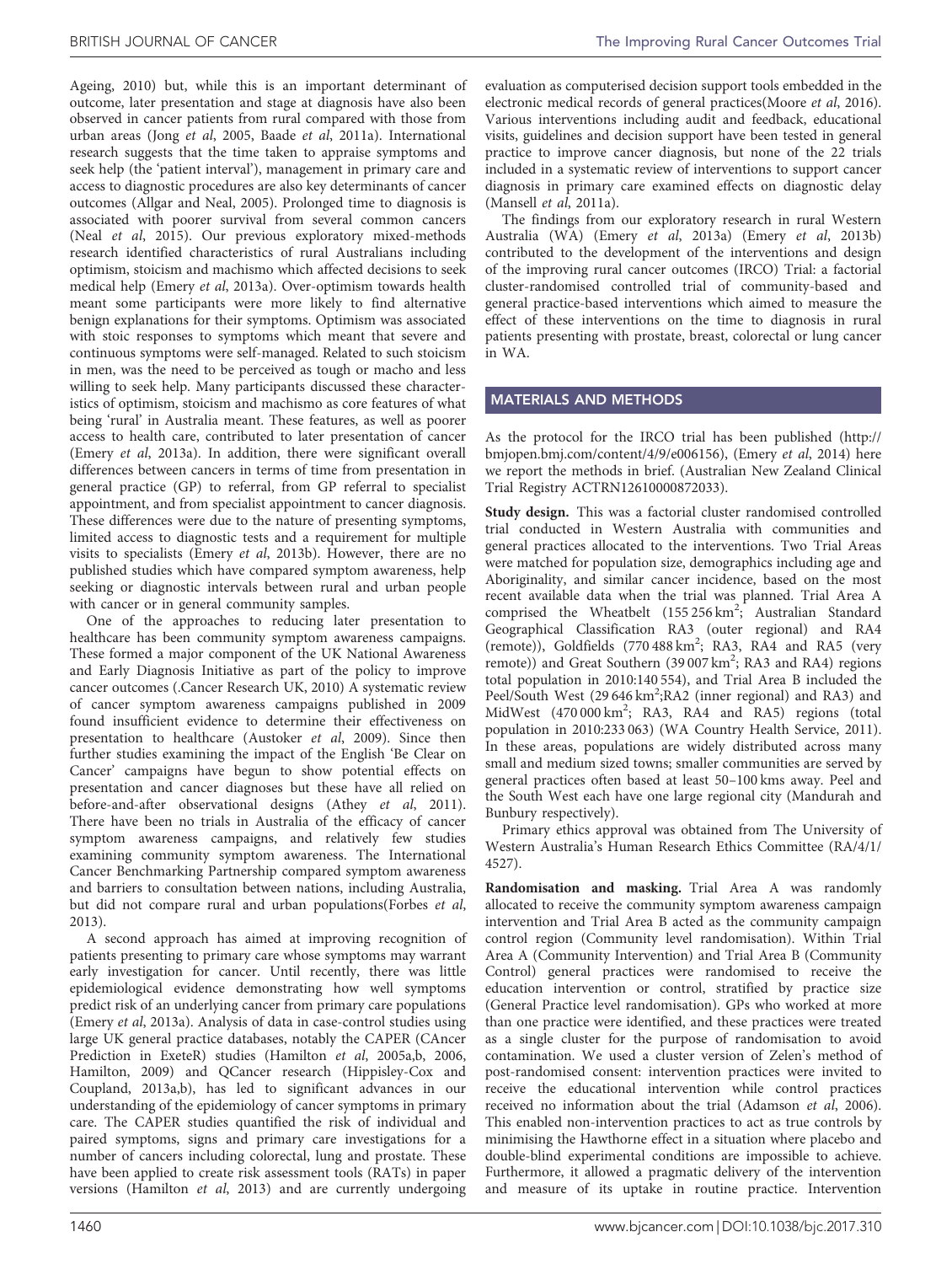practices which declined the invitation to receive the educational intervention were analysed on an intention-to-treat basis (i.e., patients from these practices were included in the GP Intervention group). Randomisation was performed by the trial statistician (MB). A database containing all practices categorised by workforce size was created and then random samples of practices were selected stratified for size of practice using 'samplepps' The research staff who collected outcome data and the trial statistician were blinded to group allocation.

Participants. While the whole community and general practices within the communities were the targets of the interventions, outcome measurement was at the level of the individual patient. From 1 March 2012, 4 months after the interventions commenced, all patients meeting the following criteria were invited to contribute their data for the trial:

- adults aged over 18 years;
- diagnosed with breast, lung, colorectal or prostate cancer between 1 January 2012 and the recruitment end date of 31 March 2014; and
- resident of Campaign Intervention or Campaign Control regions at the time of cancer diagnosis.

Eligible participants were identified via:

- 1. The WA Cancer Registry (WACR), a population-based registry with mandatory notification since 1981. A letter and participant information sheet was mailed on behalf of the WACR directly to newly diagnosed cancer patients. After 3 weeks nonresponders were followed up by the research team via phone or mail.
- 2. The Cancer Council Western Australia's residential lodges, where a large proportion of rural cancer patients stayed during their treatment in metropolitan cancer centres. Lodge staff gave eligible patients a participant information sheet, followed up by contact from the research team.

Participants signed a consent form with agreement to access their medical records, and completed the SYMPTOM questionnaire. Participants were not specifically informed of the trial hypotheses; while those from Trial Area A may have been aware of the symptom awareness campaign, they did not know that the data they provided were used to measure the impact of the campaign.

Procedures. Both interventions were delivered from 1 November 2011 to 31 December 2013. The Community Intervention: the Find Cancer Early campaign The symptom awareness campaign materials were developed from the Cancer Research UK 'Spot Cancer Early' and the UK National Health Service '3-week cough' campaigns. They were significantly modified to incorporate the findings of our previous exploratory research, including a focus on specific barriers to help-seeking such as stoicism and machismo, and to make them relevant to the rural Australian community following feedback from several community forums. [\(Emery](#page-12-0) et al, [2013a,b](#page-12-0)) (Supplementary Materials for examples). Some of the campaign materials were explicitly targeted at individuals aged over 40 (e.g. the symptom checklist) given the low incidence of the four cancers below that age covered in the campaign. Five Cancer Council WA project officers, with a health promotion background, and a combined full time equivalent of 3.0, delivered the Find Cancer Early campaign across the three regions of WA in Trial Area A. They used a community engagement approach building local partnerships to deliver and disseminate the campaign messages with face-to-face presentations, displays and distribution of campaign materials. Paid advertising and promotional news media items in regional newspapers and local radio supplemented this dissemination strategy as these are known to have significant

local reach and account for variable levels of literacy. Television was not used for news media or advertising to avoid contamination in the control area.

The GP Intervention. A GP education resource card was created which included the CAPER symptom RATs for colorectal ([Hamilton](#page-12-0) et al, 2005b), lung ([Hamilton](#page-12-0) et al, 2005a) and prostate ([Hamilton](#page-12-0) et al, 2006) cancer. The resource card contained the clinical implications of these risk tools including guidelines on diagnostic assessment. (see Supplementary Material for example) The resource card also summarised the National Breast and Ovarian Cancer Centre guidelines for investigating new breast symptoms[\(National Breast and Ovarian Cancer Centre, 2006\)](#page-12-0) and local referral guidelines and hospital contacts, including recommendations about access to cancer multidisciplinary teams ([Department Of Health, WA, 2008](#page-12-0)). The GP resource card was implemented through a series of four academic detailing practice visits, supplemented by a series of case studies completed between visits designed to reinforce key messages ([Grimshaw](#page-12-0) et al, 2004). Each practice visit discussed specific components of the resource card and facilitated discussion within the practice about recently diagnosed cancer patients. The educational visits were delivered by the Cancer Council WA project officers. The GP intervention was designed to reduce time to diagnosis by promoting earlier recognition and investigation of suspicious symptoms by GPs and clarifying cancer diagnostic pathways.

Outcomes. The primary outcome was the total diagnostic interval (TDI), defined as the time from first symptom to cancer diagnosis. We report our time intervals according to the principles outlined in the 'Aarhus Statement' on the conduct and reporting of research on cancer diagnosis,([Weller](#page-13-0) et al, 2012) and have used the Model of Pathways to Treatment as our theoretical framework [\(Walter](#page-13-0) et al[, 2012,](#page-13-0) Scott et al[, 2013](#page-12-0)). The date of first symptom was defined as 'the time-point when first bodily change(s) and/or symptom(s) were noticed' (up to two years before the date of diagnosis). For screen-detected cases we used the date of attendance for the screening test as the initial date in the patient pathway. Date of diagnosis was based on date of pathological diagnosis as reported to the WA Cancer Registry. Where data were available, we divided the TDI into: time from first symptom to first presentation to healthcare (Patient Interval); time from first healthcare presentation to first referral to specialist (First Healthcare Interval); and time from referral to specialist until date of diagnosis (Specialist Interval) ([Weller](#page-13-0) et al, 2012). For patient-reported dates, where uncertainty existed, we applied mid-point rules to estimate the actual date ([Allgar and Neal, 2005](#page-11-0), [Walter](#page-13-0) et al, 2015). Where necessary, a clinical consensus group of three reviewed the data, blinded to allocation, to confirm the date of first symptom and first presentation to healthcare.

Measurement of primary outcome. The following instruments were used to obtain information about symptoms and dates to calculate the TDI:

1. SYMPTOM questionnaire. This self-administered questionnaire was adapted from the C-SIM(Neal et al[, 2014](#page-12-0)) measure and has been applied in the UK SYMPTOM study (Walter et al[, 2015,](#page-13-0) [2016](#page-13-0)). It includes items specific to each tumour site to capture details of symptoms, their date of onset and time taken to seek help. For each tumour type, the participant is asked an open question about their first symptom, followed by a list of tumourspecific symptoms.

2. GP record audit tool. This tumour-specific proforma captures information on: the date, type and duration of presenting symptoms within the last 12 months, referral information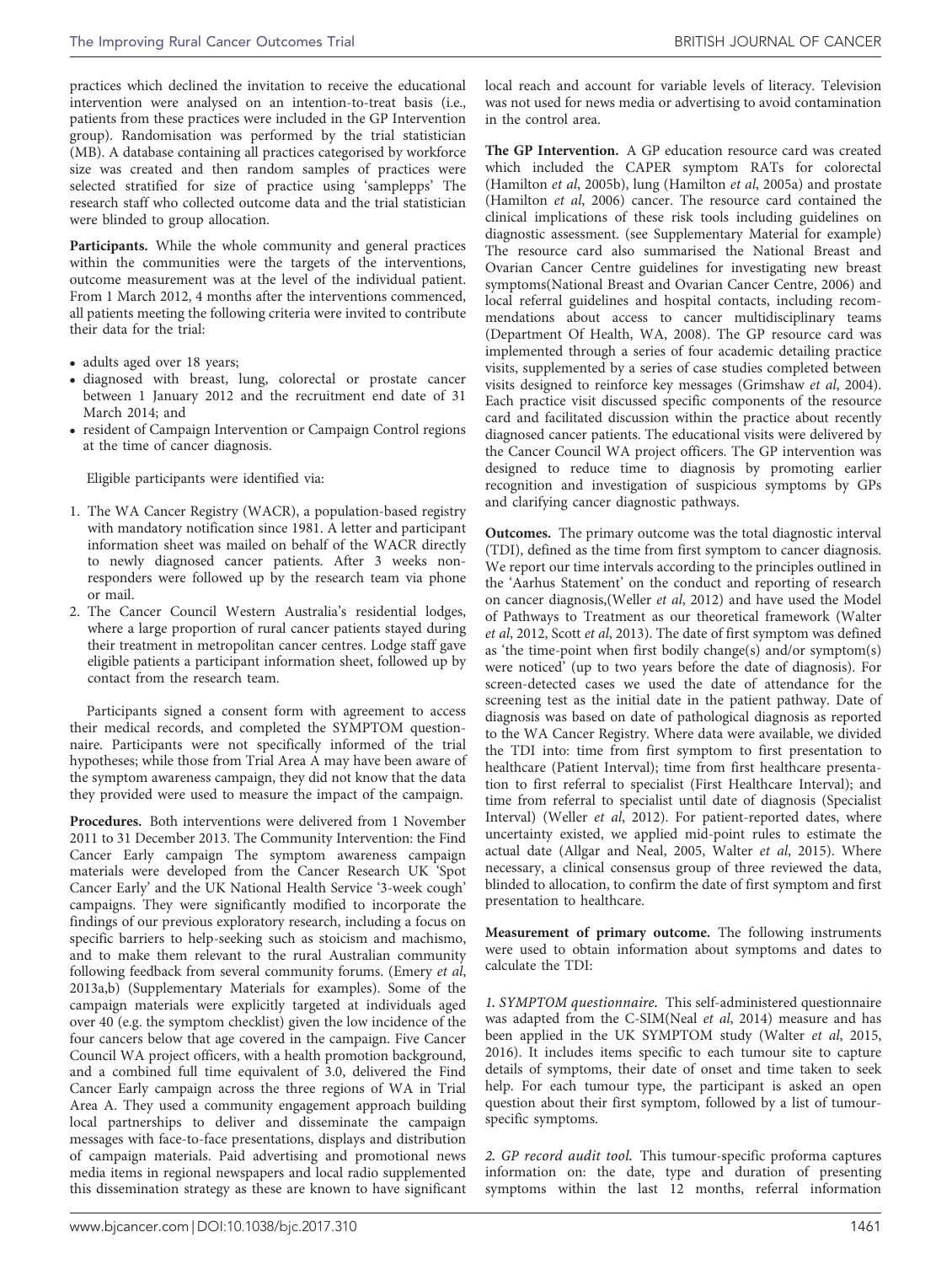including referral date, and date of first appointment with specialist.

#### Measurement of secondary outcomes

Process measures of intervention delivery. We collected data to measure the symptom awareness campaign dose including media exposure, distribution of resources and number of campaign events. We measured uptake of GP education including GP attendance at practice visits and completion of case studies. These data were used to estimate the cost to deliver each intervention.

As per our trial protocol we will report at a later date analyses from the WA linked datasets on the effects of interventions on healthcare utilisation and clinical outcomes. This will include data on cancer incidence, staging (or pseudo-staging where complete staging data are unavailable) and mortality.

Statistical analysis. Our original minimum sample size calculation before the trial commenced required 840 participants for 80% power and  $\alpha = 0.05$  to detect a halving of the risk of long-delay from 30% to 15%. However, higher than expected accrual rates allowed us to revise our power estimates on the basis of a clinically more meaningful outcome, difference in the TDI. Accounting for the design effects from hierarchical correlations and an intra-class correlation coefficient of 0.09 based on similar trial designs,[\(Camp-](#page-12-0)bell et al[, 2004\)](#page-12-0) our final sample size of 1359 participants provided 80% power to detect a 10% difference in TDI between intervention groups for all four cancers combined, and a 20% difference in TDI for breast, colorectal and prostate cancer separately, based on the TDI distribution from our exploratory research [\(Emery](#page-12-0) et al, [2013a,b](#page-12-0)). We therefore report differences in TDI for all our analyses.

The primary analysis compared the TDIs and its subcomponents between trial groups. Given the skewed nature of time data, we applied a log transformation prior to conducting general linear modelling to compare intervals. Within the models we accounted for: exposure to the community and GP interventions and potential interactions relating to the factorial design, practice size and clustering effects at the general practice level using robust standard errors. Analyses were conducted as intention to treat only. We conducted sensitivity analyses excluding 'vague' first symptoms such as fatigue and 'feeling different' and screendetected cases. Analyses were performed using Stata version 14.

#### RESULTS

From 1 March 2012 to 31 March 2014 2592 potentially eligible participants were invited into the trial of whom 1358 (52.4%) consented ([Figure 1](#page-7-0)). The vast majority of these were recruited via the WA Cancer Registry, only 71 (5.2%) through the CCWA residential lodges. We could calculate a TDI for 1314 (96.8%) participants at the level of the Community Intervention and for 1136 (83.7%) participants at the GP level. [Table 1](#page-8-0) presents the baseline characteristics of the participants at the Community level by tumour type showing balance in terms of age. Mean Socio-Economic Indexes for Areas (SEIFA) scores on the Index of Relative Socio-economic Advantage and Disadvantage [\(http://](http://www.abs.gov.au/websitedbs/censushome.nsf/home/seifa) [www.abs.gov.au/websitedbs/censushome.nsf/home/seifa](http://www.abs.gov.au/websitedbs/censushome.nsf/home/seifa)) were similar (community intervention mean 977.8, mean rank 46.3; community control mean 980.6, mean rank 47.1) suggesting comparability in terms of a range of measures of income, qualifications and occupations. The larger population of the community control area meant an imbalance in total number of cases diagnosed compared to the community intervention.

An estimated population of 121 600 aged over 40 years (the target population) resided in the community intervention area. During the Community Intervention there were: 130 388 symptom checklists, 4170 DVDs and 74 317 symptom postcards distributed; 312 community presentations attended by 6549 people; 89 articles in regional newspapers (reach: 573 380); 602 articles and/or symptom checklists published in local newspapers (reach: 283 520); 10 local radio interviews; 162 paid newspaper advertisements (reach 2 262 498) and 1490 30 s paid radio advertisements. The campaign was widely distributed across all regions maximising potential exposure to the whole target community. Sixty-nine general practices were invited to receive the GP Intervention. Fiftysix practices agreed to a single educational practice visit, 46 to two, 41 to three and 40 practices received all four visits.

The estimated cost of delivering the Community Intervention was \$878 687 and in addition we received in-kind support to the level of \$262 500. The estimated cost of delivering the GP Intervention was \$179 965 with additional in-kind support of \$125 250. Costs for teleconferencing, recruitment, and computing (\$13 750) and in-kind office space (\$105 000) were duplicated, so totals have been adjusted to reflect the interventions running independently of each other. Approximately 71% of campaign costs were accounted for by salaries, and 18% towards paid advertising. Approximately 75% of GP intervention costs were staff salaries. Costs reflect 2012/13 AUD.

[Table 2](#page-8-0) presents the TDI by group randomisation and by factorial level. The median TDIs by group randomisation were similar; after log transformation there were no statistically significant differences in the TDI at the Community or GP levels, or by factorial design: Community intervention vs control: median TDI 107.5 vs 92 days; ln mean difference 0.08 95% CI  $-$  0.06–0.23  $P = 0.27$ ; GP intervention vs control: median TDI 97 vs 96.5 days; ln mean difference 0.004 95% CI  $-0.18-0.19$  P  $= 0.99$ . [Table 3](#page-8-0) presents the TDIs by group and factorial design and tumour type. The median TDIs by group randomisation were similar; after log transformation there were no statistically significant differences in the TDI at the Community or GP levels, or by factorial design for any tumour group (breast cancer: Community intervention vs control: median TDI 33 vs 32 days; ln mean difference 0.13 95% CI  $-$  0.13–0.39  $P = 0.32$ ; GP intervention vs control: median TDI 34.5 vs 33 days; ln mean difference 0.12 95% CI  $-0.20-0.43$   $P = 0.67$ ; Colorectal cancer: community intervention vs control: median TDI 107 vs 133 days; ln mean difference  $-0.26$ 95% CI  $-0.63-0.11$   $P=0.16$ ; GP intervention vs control: median TDI 124 vs 122 days; ln mean difference  $-0.03$  95% CI  $-0.51$ -0.45  $P = 0.42$ ; lung cancer: community intervention vs control: median TDI 114.5 vs 114 days; ln mean difference 0.06 95% CI  $-$  0.39-0.51  $P = 0.79$ ; GP intervention vs control: 115 vs 125 days; ln mean difference 0.02 95% CI  $-0.56-0.60$   $P = 0.45$ ; prostate cancer: community intervention vs control: 107.5 vs 92 days; ln mean difference 0.16 95% CI  $-$  0.01-0.33 P = 0.06 GP intervention vs control: 97 vs 96.5 days ln mean difference  $-0.05$  95% CI  $-0.27 0.17$   $P = 0.30$ ).

[Table 4a–c](#page-9-0) presents the Patient, First Healthcare and Specialist Intervals by level of randomisation and tumour type. The median patient intervals between those in Community Intervention and Community Control regions were similar (44.5 vs 48.5 days), as were the First Healthcare Intervals between GP intervention and GP control groups (14 vs 15 days). After log transformation there were no statistically significant differences in the Patient, First Healthcare or Specialist Intervals by factorial design or tumour type (patient interval community intervention vs control ln mean difference  $-0.09$  95% CI  $-0.36-0.18$  P  $= 0.51$ ; First Healthcare Interval ln mean difference GP intervention vs control  $-0.27$  95% CI  $-0.71-$ 0.18  $P = 0.47$ ; specialist interval ln mean difference Community intervention vs control 0.06 95% CI  $-0.18-0.29$   $P = 0.65$ ; GP intervention *vs* control 0.17 95% CI  $-0.12-0.47$  P  $= 0.49$ ).

The protocol-driven sensitivity analyses excluding vague symptoms as the first symptom and screen-detected cases did not alter the main findings for the TDI or its sub-components. All interactions were statistically not significant so were not considered further.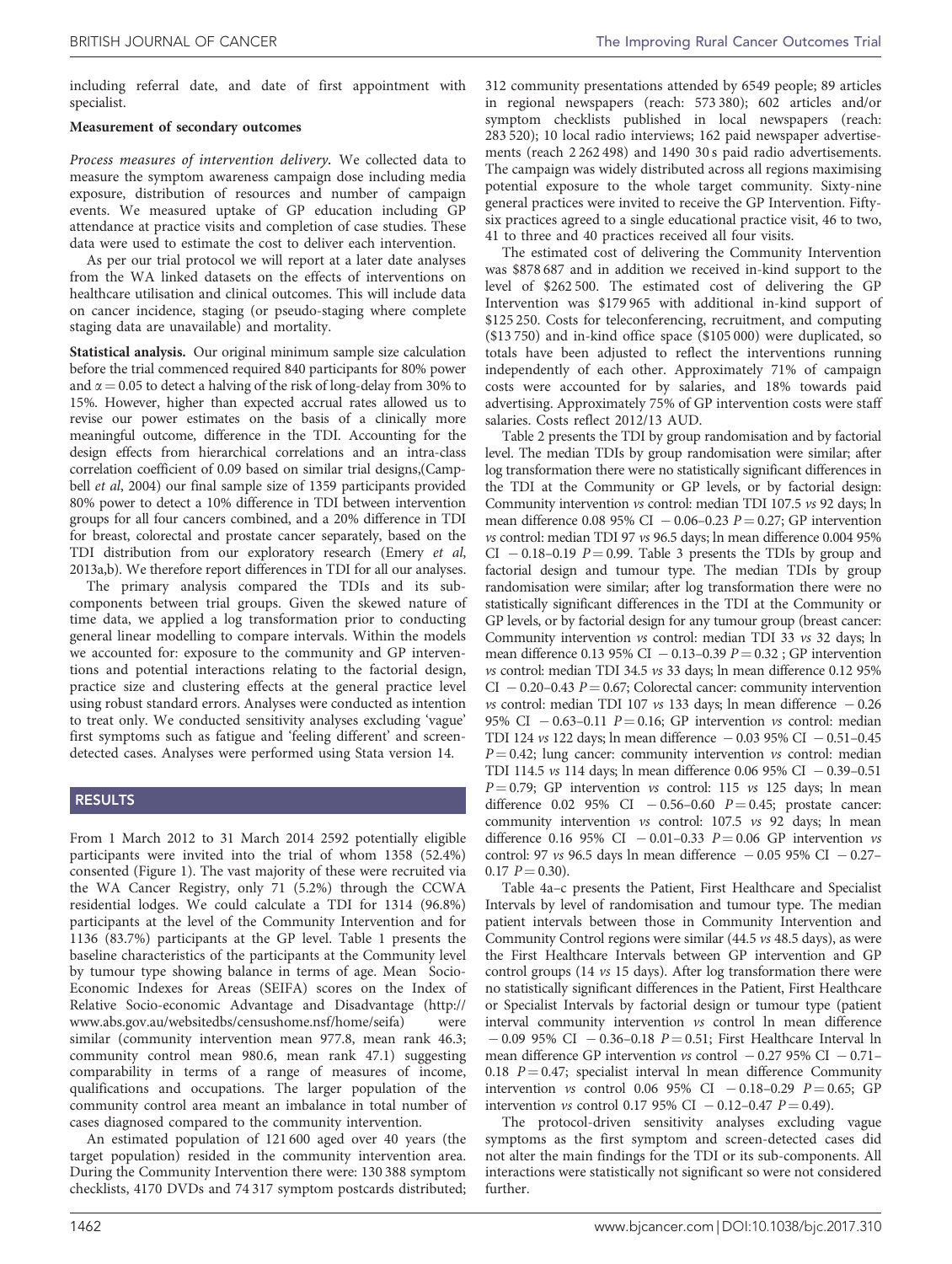### <span id="page-7-0"></span>**DISCUSSION**

Summary findings. This is the first controlled trial worldwide to test the separate and combined effects of community symptom awareness campaign and GP educational interventions on time to

cancer diagnosis. In this large rigorously conducted trial over a 2 year period of intervention, we found no evidence of an effect of either intervention on time to cancer diagnosis. Furthermore, we found no specific effect of the community intervention on the time participants took to present with symptoms or of the GP intervention on time from presentation to referral.



Figure 1. Trial flow chart. \*Non-randomised practice refers to practices from the trial areas which were unknown at time of randomisation, and practices outside the trial regions.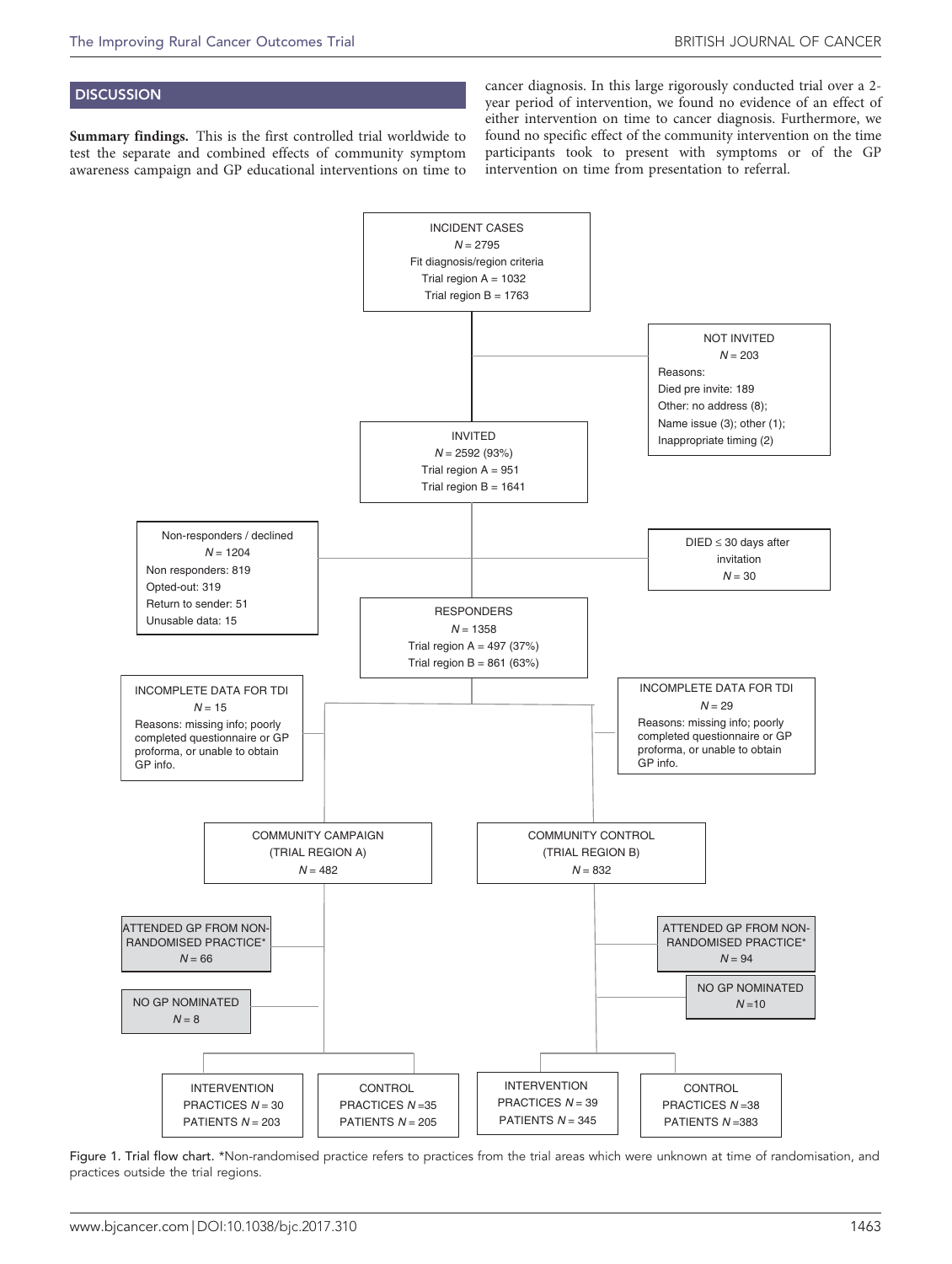#### <span id="page-8-0"></span>Table 1. Trial participants' baseline characteristics

|                                                                                    | . .          |      |      |               |            |              |    |      |      |            |              |       |              |      |      |        |              |       |     |              |      |        |            |       |
|------------------------------------------------------------------------------------|--------------|------|------|---------------|------------|--------------|----|------|------|------------|--------------|-------|--------------|------|------|--------|--------------|-------|-----|--------------|------|--------|------------|-------|
|                                                                                    |              |      |      | <b>Breast</b> |            |              |    |      |      | Colorectal |              |       | Lung         |      |      |        |              |       |     |              |      |        |            |       |
|                                                                                    |              |      |      | Age           |            | <b>SEIFA</b> |    |      |      | Age        | <b>SEIFA</b> |       |              |      |      | Age    | <b>SEIFA</b> |       |     | <b>SEIFA</b> |      |        |            |       |
|                                                                                    | $\mathsf{n}$ | Mean | s.d. | Median        | <b>IQR</b> | Mean         |    | Mean | s.d. | Median     | <b>IQR</b>   | Mean  | $\mathsf{n}$ | Mean | s.d. | Median | <b>IQR</b>   | Mean  | n   | Mean         | s.d. | Median | <b>IQR</b> | Mean  |
| <b>Community intervention</b>                                                      |              |      |      |               |            |              |    |      |      |            |              |       |              |      |      |        |              |       |     |              |      |        |            |       |
| Male                                                                               |              |      |      |               |            |              | 56 | 67.2 | 10.7 | 68.5       | 13.5         | 973.9 | 30           | 67.1 | 9.3  | 66     | 13.3         | 983.3 | 200 | 66.0         | 8.8  | 67     | 13         | 977.9 |
| Female                                                                             | 144          | 58.7 | 11.8 | 59            | 16.3       | 977.1        | 47 | 65.7 | 13.4 | 68         | 18.5         | 979.8 | 20           | 62.0 | 8.7  | 61.5   | 12.3         | 984.6 |     |              |      |        |            |       |
| Community control                                                                  |              |      |      |               |            |              |    |      |      |            |              |       |              |      |      |        |              |       |     |              |      |        |            |       |
| Male                                                                               |              |      |      |               |            |              | 79 | 68.0 | 9.2  | 70         | 11           | 980.7 | 40           | 69.0 | 8.0  | 70     | 9.3          | 971.6 | 365 | 66.9         | 8.0  | 67     |            | 980.5 |
| Female                                                                             | 277          | 60.9 | 11.9 | 62            | 18         | 981.2        | 73 | 66.8 | 10.6 | 67         | 14           | 982.6 | 27           | 67.4 | 9.4  | 69     | 12           | 980.1 |     |              |      |        |            |       |
| Abbreviation: IQR = interquartile range; SEIFA = Socio-Economic Indexes for Areas. |              |      |      |               |            |              |    |      |      |            |              |       |              |      |      |        |              |       |     |              |      |        |            |       |

| Table 2. Total diagnostic interval by trial group and by factorial design                                                                                                                               |     |                         |       |        |      |       |  |  |  |  |  |  |  |  |
|---------------------------------------------------------------------------------------------------------------------------------------------------------------------------------------------------------|-----|-------------------------|-------|--------|------|-------|--|--|--|--|--|--|--|--|
|                                                                                                                                                                                                         | n   | Mean <sup>a</sup><br>Ln | Mean  | Median | 25th | 75th  |  |  |  |  |  |  |  |  |
| Trial group randomisation                                                                                                                                                                               |     |                         |       |        |      |       |  |  |  |  |  |  |  |  |
| $\overline{C}$                                                                                                                                                                                          | 482 | 4.48                    | 168.5 | 107.5  | 36   | 239.5 |  |  |  |  |  |  |  |  |
| CC.                                                                                                                                                                                                     | 832 | 4.40                    | 151.5 | 92     | 35   | 207.5 |  |  |  |  |  |  |  |  |
| GPI                                                                                                                                                                                                     | 548 | 4.43                    | 154.7 | 97     | 35   | 213   |  |  |  |  |  |  |  |  |
| <b>GPC</b>                                                                                                                                                                                              | 588 | 4.42                    | 160.7 | 96.5   | 34.3 | 215   |  |  |  |  |  |  |  |  |
| <b>Factorial level of randomisation</b>                                                                                                                                                                 |     |                         |       |        |      |       |  |  |  |  |  |  |  |  |
| Community and GP interventions                                                                                                                                                                          | 203 | 4.40                    | 157.6 | 100    | 36   | 228   |  |  |  |  |  |  |  |  |
| Community control and GP intervention                                                                                                                                                                   | 345 | 4.42                    | 153.0 | 92     | 34.5 | 204   |  |  |  |  |  |  |  |  |
| Community intervention and GP control                                                                                                                                                                   | 205 | 4.46                    | 176.4 | 103    | 33.5 | 241   |  |  |  |  |  |  |  |  |
| Community and GP control                                                                                                                                                                                | 383 | 4.41                    | 152.3 | 95     | 35   | 213   |  |  |  |  |  |  |  |  |
| Abbreviations: CI = community intervention; CC = community control; GPC = general practice control; GPI = general practice intervention.<br><sup>a</sup> Natural log of mean. All other values in days. |     |                         |       |        |      |       |  |  |  |  |  |  |  |  |

|                                                                                                                                                                                                 | Table 3. Total diagnostic interval by trial group, factorial design and tumour type |                         |               |       |      |       |              |                         |           |      |      |              |                         |       |       |      |              |                         |          |       |      |     |                         |       |       |       |  |  |
|-------------------------------------------------------------------------------------------------------------------------------------------------------------------------------------------------|-------------------------------------------------------------------------------------|-------------------------|---------------|-------|------|-------|--------------|-------------------------|-----------|------|------|--------------|-------------------------|-------|-------|------|--------------|-------------------------|----------|-------|------|-----|-------------------------|-------|-------|-------|--|--|
|                                                                                                                                                                                                 |                                                                                     |                         | <b>Breast</b> |       |      |       |              |                         | Colorecta |      |      |              | Lung                    |       |       |      |              |                         | Prostate |       |      |     |                         |       |       | Total |  |  |
| Trial<br>group                                                                                                                                                                                  | $\mathsf{n}$                                                                        | Mean<br>Ln <sup>a</sup> | Mean          | Med'n | 25th | 75th  | $\mathsf{n}$ | Mean<br>Ln <sup>a</sup> | Med'n     | 25th | 75th | $\mathsf{n}$ | Mean<br>Ln <sup>a</sup> | Med'n | 25th  | 75th | $\mathbf{r}$ | Mean<br>Ln <sup>a</sup> | Med'n    | 25th  | 75th | n   | Mean<br>Ln <sup>a</sup> | Med'n | 25th  | 75th  |  |  |
| CI                                                                                                                                                                                              | 143                                                                                 | 3.80                    | 97.5          | 33    | 21   | 115   | 103          | 4.44                    | 177.7     | 107  | 53   | 48           | 4.64                    | 190.6 | 114.5 | 46.3 | 188          | 4.98                    | 212.1    | 161.5 | 86   | 482 | 4.48                    | 168.6 | 107.5 | 36    |  |  |
| CC                                                                                                                                                                                              | 275                                                                                 | 3.67                    | 82.5          | 34    | 18   | 97    | 146          | 4.70                    | 195.3     | 133  | 53   | 65           | 4.58                    | 157.4 | 114   | 53.5 | 346          | 4.82                    | 186.8    | 123.5 | 66.8 | 832 | 4.40                    | 151.5 | 92    | 35    |  |  |
| GPI                                                                                                                                                                                             | 176                                                                                 | 3.77                    | 83.0          | 34.5  | 19.3 | 100.8 | 118          | 4.54                    | 185.3     | 124  | 43   | 55           | 4.66                    | 180.7 | 115   | 55   | 199          | 4.88                    | 192.9    | 139   | 74   | 548 | 4.43                    | 154.7 | 97    | 35    |  |  |
| GPC                                                                                                                                                                                             | 196                                                                                 | 3.69                    | 91.8          | 33    | 18   | 91.5  | 94           | 4.57                    | 185.3     | 122  | 57.3 | 45           | 4.64                    | 170.4 | 125   | 49   | 253          | 4.93                    | 203.     | 148   | 76.5 | 588 | 4.42                    | 160.7 | 96.5  | 34.25 |  |  |
| CI and GPI                                                                                                                                                                                      | 56                                                                                  | 3.83                    | 89.3          | 37    | 19.3 | 121   | 49           | 4.41                    | 170.3     | 107  | 43   | 26           | 4.40                    | 162.4 | 103.5 | 36.3 | 72           | 4.95                    | 200.4    | 143   | 86.3 | 203 | 4.44                    | 157.6 | 100   | 36    |  |  |
| CC and<br><b>GPI</b>                                                                                                                                                                            | 120                                                                                 | 3.74                    | 80.1          | 34    | 19.3 | 97.8  | 69           | 4.64                    | 195.9     | 128  | 42.5 | 29           | 4.89                    | 197.1 | 119   | 71.5 | 127          | 4.83                    | 188.6    | 129   | 69   | 345 | 4.42                    | 153.0 | 92    | 34.5  |  |  |
| CI and<br>GPC                                                                                                                                                                                   | 68                                                                                  | 3.71                    | 99.1          | 31    | 21.3 | 88.8  | 38           | 4.34                    | 179.7     | 98   | 62   | 13           | 5.06                    | 263.2 | 173   | 56.5 | 86           | 5.01                    | 222.9    | 163.5 | 79.8 | 205 | 4.46                    | 176.4 | 103   | 33.5  |  |  |
| CC and<br>GPC                                                                                                                                                                                   | 128                                                                                 | 3.63                    | 87.9          | 33.5  | 17.3 | 92    | 56           | 4.73                    | 189.2     | 134  | 55.8 | 32           | 4.47                    | 132.7 | 110.5 | 42.8 | 167          | 4.88                    | 193.0    | 132   | 73   | 383 | 4.41                    | 152.3 | 95    | 35    |  |  |
| Abbreviations: $Cl =$ community intervention; $CC =$ community control; GPC = general practice control; GPI = general practice intervention.<br>"Natural log of mean. All other values in days. |                                                                                     |                         |               |       |      |       |              |                         |           |      |      |              |                         |       |       |      |              |                         |          |       |      |     |                         |       |       |       |  |  |

Strengths and limitations. There are several strengths to the design of this trial: the interventions were carefully developed from previous exploratory research conducted in rural Western Australia, and were tailored to meet specific identified barriers to timely cancer diagnosis. We rigorously applied the Aarhus guidelines to the measurement and reporting of studies of diagnostic intervals, underpinned by a theoretical model of Pathways to Treatment [\(Walter](#page-13-0) et al, 2012, [Weller](#page-13-0) et al, 2012, Scott et al[, 2013\)](#page-12-0). Our measurement of the patient interval used a well-established instrument designed to collect information about duration of symptoms and dates of presentation to healthcare. There are inevitable limitations in the accuracy of such selfreported measures, such as recall bias and inaccurate recollection of precise dates, but there is no known better way of obtaining data on such intervals in cancer patients. Any measurement error is likely to be equally distributed between trial groups and so should not alter the trial comparisons.

We recruited over 50% of all incident cases who were eligible for the trial, a very good response rate for recruitment through a cancer registry. Although it is possible that we may have been subject to survival bias, in that those with more advanced disease were less likely to participate, this bias should not have differentially affected the trial groups in relation to the primary outcome. We chose to include screen-detected cases because the interventions could potentially have contributed to decisions to seek screening and GP referral pathways. Our sensitivity analysis excluding screen-detected cases did not alter our conclusions.

There are acknowledged weaknesses in our design: we had no urban comparator groups which could have provided additional useful comparative data on time to diagnosis. However, the community intervention was designed specifically for a rural Australian population making an urban comparison group of less direct relevance. We conducted the trial in Western Australia due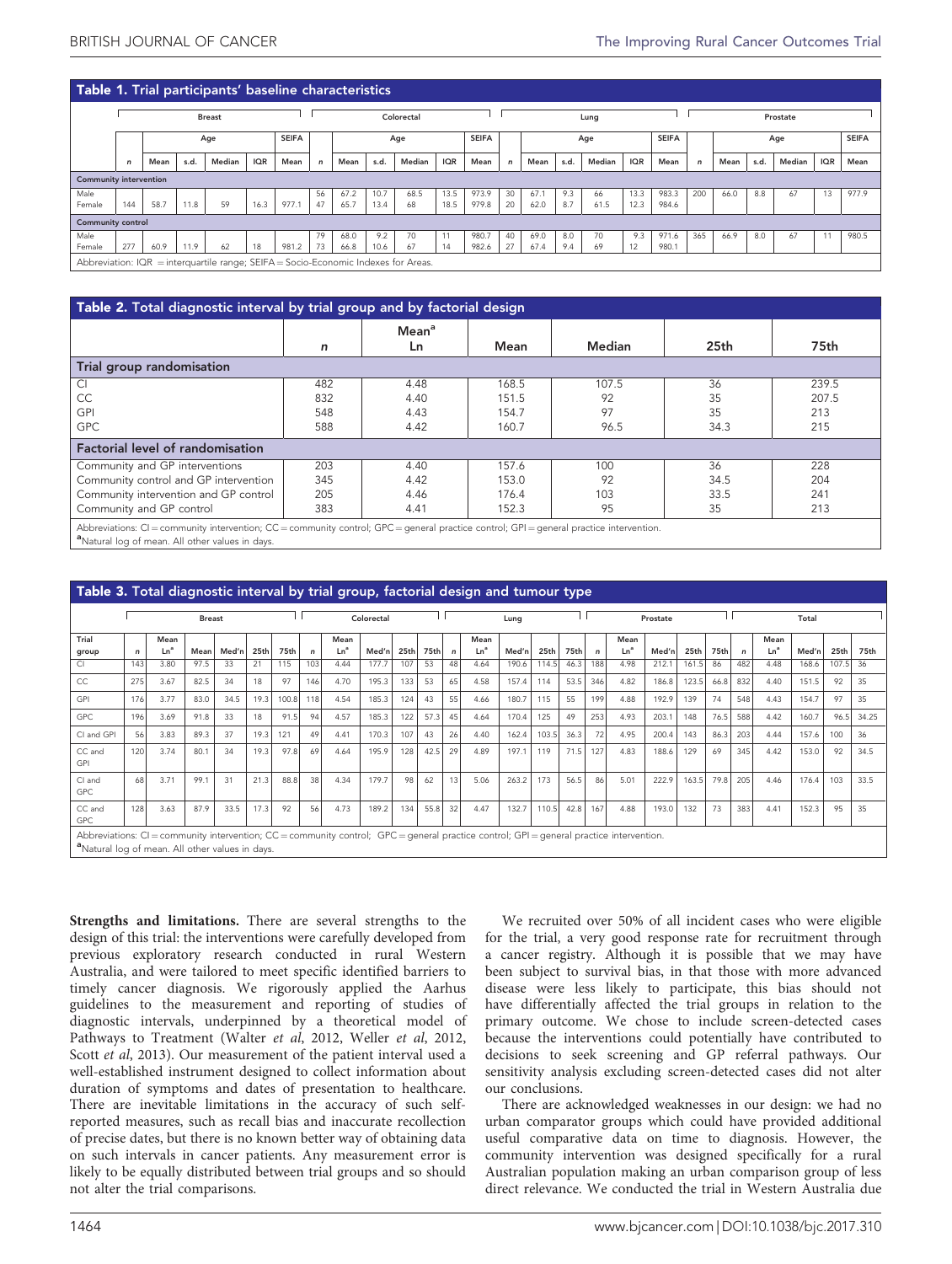#### <span id="page-9-0"></span>Table 4a. Patient interval by trial group, by factorial design and tumour type  $\overline{\phantom{a}}$ Breast the Colorectal the Lung the Prostate the Total Total Total Lung (1999) (1999) (1999) (1999) (1999) (199 Trial Mea Me Me<br>Ln<sup>a</sup> 1ean<br>Ln<sup>a</sup> Mean Med'n 25th 75th <sup>n</sup> Ln<sup>a</sup> Mean  $Mean$  Med'n  $25th$  75th group Ln<sup>a</sup> Mean Med'n 25th 75th n Ln<sup>a</sup> Mean Med'n 25th 75th n Ln<sup>a</sup> Mean Med'n 25th 75th n CI | 104| 2.92 | 73.8 | 18.5 | 4 | 77.8 | 86| 3.64 | 118.1 | 50.5 | 14 | 180 | 36| 3.70 | 11.1.5 | 54.5 | 17.8 | 155.5 | 80 | 3.97 | 136.0 | 86.5 | 18.8 | 183.8 | 306 | 3.49 | 106.9 | 44.5 | 10 | 160 CC | 165| 3.17 | 80.6 | 29 | 5.5 | 99 | 114| 3.64 | 113.5 | 53 | 14 | 148.8 |57| 3.26 | 83.6 | 30 | 7 | 103 | 132 | 4.18 | 146.8 | 91 | 28.3 | 202.5 | 468 | 3.58 | 107.7 | 48.5 | 12 | 142.25 GPI | 117| 3.18 | 77.3 | 29 | 6.5 | 98 | 94| 3.48 | 99.4 | 34 | 11 | 102 | 47| 3.47 | 106.4 | 36 | 36 | 151 | 76| 4.31 | 146.3 | 103.5 | 36 | 183.5 | 334 | 3.56 | 103.1 | 45 | 10.5 | 134 GPC | 124| 3.10 | 84.8 | 21 | 5 | 95 | 75| 3.70 | 119.5 | 77.5 | 14 | 161 | 37| 2.96 | 79.0 | 39.5 | 8.3 | 101.8 | 104| 4.12 | 155.5 | 93.5 | 24 | 213.5 | 340 | 3.58 | 113.4 | 54 | 13 | 147 CI and 40| 3.04 | 85.5 | 21 | 3.3 | 106.8| 38| 3.71 | 108.1 | 54 | 15.5| 209.3| 22| 3.59 | 107.5| 54.5 | 16.8 | 152.5| 31| 4.05 | 122.0| 78 | 21 | 177 | 131| 3.568 | 104.4 | 54 | 12 | 160 GPI  $cc$ 77| 3.25 | 73.0 | 30 | 7.5 | 95.5| 56| 3.33 | 93.5 | 30 | 9 | 89 | 25| 3.37 | 105.3| 28 | 7.5 | 23.8 | 45 | 4.49 | 163.0 | 118 | 45 | 211.5 | 203 | 3.56 | 102.6 | 41 | 10 | 129 and GPI CI and 51 2.82 67.5 14 4 73 33 3.33 112.3 43 10.5 92 8 3.76 107.7 61 23.8 100.5 40 4.04 152.6 106 15.8 197 132 3.37 106.9 40 7 116.5 GPC  $\overline{c}$ 73| 3.30 | 96.5 | 26 | 5.5 | 119.3| 42| 3.99 | 125.12| 106 | 22.5| 179 | 29| 3.30 | 71.1| 34.5 | 7 | 103.5| 64| 4.18 | 157.3| 91.5| 27.3| 288.3| 208| 3.71 | 117.6| 64 | 14 | 160 and GPC Abbreviations: CI = community intervention; CC = community control; GPC = general practice control; GPI = general practice intervention **a**Natural log of mean. All other values in davs

#### Table 4b. First health encounter interval by trial group, by factorial design and tumour type

|                                                             | Colorectal<br><b>Breast</b> |                         |      |       |                |      |              |                         |      |                 |            |      |              |             | Lung  |                                                                                                                                          | Prostate       |      |              |                         |      |       |      | Total |              |                         |       |       |                |       |
|-------------------------------------------------------------|-----------------------------|-------------------------|------|-------|----------------|------|--------------|-------------------------|------|-----------------|------------|------|--------------|-------------|-------|------------------------------------------------------------------------------------------------------------------------------------------|----------------|------|--------------|-------------------------|------|-------|------|-------|--------------|-------------------------|-------|-------|----------------|-------|
| Trial<br>group                                              | $\mathsf{n}$                | Mean<br>Ln <sup>a</sup> | Mean | Med'n | 25th           | 75th | $\mathsf{n}$ | Mean<br>Ln <sup>a</sup> | Mean | Med'n           | 25th       | 75th | $\mathsf{n}$ | Mean<br>Lnª | Mean  | Med'n                                                                                                                                    | 25th           | 75th | $\mathsf{n}$ | Mean<br>Ln <sup>a</sup> | Mean | Med'n | 25th | 75th  | $\mathsf{n}$ | Mean<br>Ln <sup>a</sup> | Mean  | Med'n | 25th           | 75th  |
| CI.                                                         | 129                         | 1.94                    | 32.3 | 14    | 6              | 24.5 | 78           | 0.21                    | 36.2 | 2.5             | $^{\circ}$ | 33.3 | 30           | 3.24        | 70.53 | 47.5                                                                                                                                     | 11.3           | 79   | 163          | 2.20                    | 46.0 | 15    |      | 36    | 400          | 1.724                   | 41.49 | 14    | 5              | 32.75 |
| CC                                                          | 258                         | 1.95                    | 25   | 14.5  | 6              | 28   | 131          | 0.56                    | 44.9 | 10              | $\circ$    | 40   | 47           | 2.32        | 58.13 | 16                                                                                                                                       | 6              | 50   | 329          | 2.15                    | 46.6 | 14    | 6    | 41.5  | 765          | 1.822                   | 39.72 | 14    | 5              | 35    |
| GPI                                                         | 160                         | 1.73                    | 20.4 | 13    | 6              | 25.8 | 100          | 0.41                    | 50.4 | 10 <sup>1</sup> | $\Omega$   | 51   | 40           | 2.33        | 68.15 | 16.5                                                                                                                                     | 6.3            | 68.8 | 182          | 2.29                    | 47.1 | 14    | 6    | 36.25 | 482          | 1.719                   | 40.66 | 14    | $\overline{4}$ | 33.5  |
| GPC                                                         | 186                         | 2.14                    | 31.9 | 15    | $\overline{7}$ | 27.5 | 84           | 0.45                    | 36.9 | 8               | $\Omega$   | 33   | 32           | 2.93        | 53.63 | 26                                                                                                                                       | $\overline{7}$ | 63   | 239          | 2.27                    | 44.9 | 17    |      | 42    | 541          | 1.984                   | 39.7  | 15    | 6              | 35    |
| CI.<br>and<br>GPI                                           | 47                          | 1.37                    | 17.0 | 13    | 3              | 24   | 35           | 0.38                    | 49.6 | 12              | $\circ$    | 51   | 19           | 2.85        | 72.89 | 14                                                                                                                                       | 6              | 103  | 61           | 2.52                    | 56.9 | 15    |      | 46    | 162          | 1.765                   | 45.63 | 14    | 4.75           | 35    |
| CC<br>and<br>GPI                                            | 113                         | 1.88                    | 21.8 | 13    | 6              | 28.5 | 65           | 0.42                    | 50.8 | 10              | $\Omega$   | 63.8 | 21           | 1.87        | 63.86 | 17                                                                                                                                       | 5.             | 41   | 121          | 2.18                    | 42.2 | 14    | 5    | 31    | 320          | 1.696                   | 38.14 | 13    | 4              | 32    |
| CI.<br>and<br>GPC                                           | 65                          | 2.36                    | 42.1 | 14    | 8              | 24.5 | 32           | 0.20                    | 32.8 | $\overline{7}$  | $\Omega$   | 33.8 | 8            | 3.99        | 66.88 | 55                                                                                                                                       | 47.3           | 68.3 | 78           | 2.26                    | 38.8 | 15    |      | 36    | 183          | 2.011                   | 40.15 | 14    |                | 31    |
| CC<br>and<br>GPC                                            | 121                         | 2.03                    | 26.4 | 15.5  |                | 28   | 52           | 0.61                    | 39.4 | 8               | $\Omega$   | 31   | 24           | 2.57        | 50.54 | 10.5                                                                                                                                     | 5.3            | 59.8 | 161          | 2.28                    | 47.7 | 18    | 6.25 | 47.75 | 358          | 1.970                   | 39.46 | 16    | 6              | 35    |
| <sup>a</sup> Natural log of mean. All other values in days. |                             |                         |      |       |                |      |              |                         |      |                 |            |      |              |             |       | Abbreviations: CI = community intervention; CC = community control; GPI = general practice intervention; GPC = general practice control. |                |      |              |                         |      |       |      |       |              |                         |       |       |                |       |

#### Table 4c. Specialist interval by trial group, by factorial design and tumour type Breast Colorectal Lung Prostate Total Trial grou Mea<br>Ln<sup>a</sup> Mean Med'n 25th 75th Mea<br>Ln<sup>a</sup> Ln<sup>a</sup> Mean Med'n 25th 75th n Mea<br>Ln<sup>a</sup> Mean Med'n 25th 75th Mea<br>Ln<sup>a</sup> Ln<sup>a</sup> Mean Med'n 25th 75th n Mea<br>Lnª Lna Mean Med'n 25th 75th CI 86 1.91 | 20.0 | 13 | 5.8 | 23 | 77 | 3.40 | 54.1 | 36 | 14 | 71 | 27 | 2.53 | 40.6 | 16 | 21 | 72 | 165 | 4.36 | 114.2 | 83 | 165 | 228 | 355 | 3.42 | 72.6 | 39 | 15 | 91 CC | 146| 1.70 | 22.3 | 11.5 | 4 | 23.3 | 133| 3.48 | 71.6 | 39 | 21 | 72 | 47| 2.80 | 28.3 | 16 | 8 | 36 | 330 | 4.14 | 63 | 330 | 63 | 656| 3.37 | 69.0 | 41 | 16 | 78.8 GPI 95 2.04 | 23.9 | 13 | 6 | 29 | 100 | 3.61 | 76.4 | 41 | 23 | 93 | 38| 2.64 | 25.3 | 14.5 | 6.75 | 26.5 | 183 | 4.29 | 106.8 | 73 | 38 | 140 | 416 | 3.36 | 73.1 | 39 | 16 | 93 GPC | 113| 1.49 | 17.3 | 10 | 5 | 21.8| 83| 3.36 | 60.3 | 36 | 15.5| 58.5| 31| 2.84 | 44.2| 19 | 11 | 36 | 240| 4.17 | 98.3| 68 | 38 | 119 | 467| 3.29 | 68.4 | 40.5 | 14 | 77 CL<sub>and</sub> GPI 32 1.20 | 19.8 | 15.5 | 5 | 27.5 | 35 | 3.60 | 62.4 | 42 | 21 | 94 | 17 | 2.56 | 17.2 | 16 | 10 | 24 | 62 | 4.34 | 109.8 | 91 | 37.75 | 140.8 | 146 | 3.44 | 67.9 | 37.5 | 16 | 93.3 CC and GPI 63| 2.06 | 25.9| 13 | 6 | 29 | 65| 3.62 | 83.9| 40 | 23 | 92.5| 21| 2.70 | 31.9| 14 | 6 | 40.5 |121| 4.27 | 105.2| 71 | 38 | 140.5| 270| 3.48 | 75.9| 41 | 15.5| 92 CI and GPC 44| 1.56 | 15.7 | 11 | 5.3 | 19.5 | 31| 3.27 | 47.0 | 28 | 13 | 57 | 7| 2.10 | 102 | 12 | 5 | 28 | 78| 4.33 | 115.2 | 76.5 | 48 | 138.3 | 160 | 3.27 | 74.0 | 39 | 13.3 | 84 CC and G<sub>P</sub>c 69| 1.44 | 18.3 | 10 | 4 | 22 | 52| 3.40 | 68.3 | 41 | 17 | 60 | 24| 3.06 | 27.4| 19 | 11.75| 44.25| 162| 4.10 | 90.2| 62 | 35 | 111 | 307| 3.30 | 65.4 | 41 | 16 | 73.8 Abbreviations: CI = community intervention; CC = community control; GPI = general practice intervention; GPC = general practice control. a<br>Natural log of mean. All other values in days

to the isolated nature of many rural communities and because our previous exploratory research identifying barriers to help-seeking was based on patients from these regions. It would have been logistically even more challenging and expensive to compare rural regions in different States in Australia. Furthermore, conducting such a trial between Australian States would introduce significant confounding due to differences in healthcare systems. The selection of trial regions for the Community Intervention was matched as carefully as possible during the planning phase, within the geographical limitations of a large and sparsely populated state. However, there were only two community clusters in this trial, limiting our ability to account fully for clustering at this level in our analyses and raising the possibility of unbalanced confounders across the two community trial groups. Differential population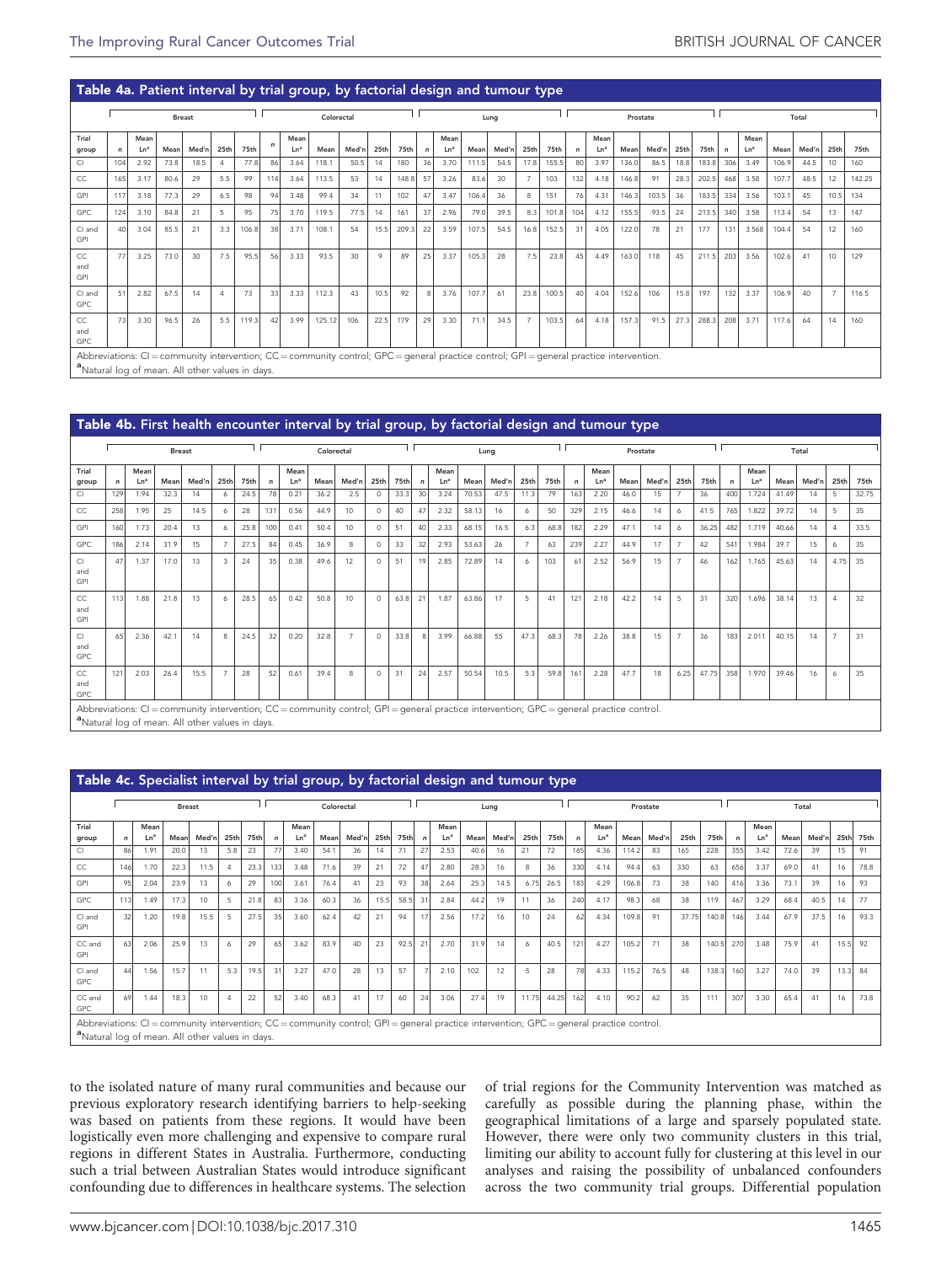growth in the community control regions during the trial meant a larger proportion of participants were in the control arm, but this did not impact our power to detect a small difference in the TDI.

In our Australian context, multiple cluster randomisation of small local communities was not possible, because of our reliance on regional radio and newspaper media outlets that covered large swaths of the Community Intervention area, but which did not overlap into the control area. Our design was thus necessitated by the imperative to avoid campaign contamination to the control area. We analysed the data on the basis of intention to treat. Not all general practices participated in the intervention and we do not know the precise extent to which individuals with cancer were exposed to the community campaign. Intention to treat analyses could potentially reduce our ability to identify an effect of the interventions. Despite these accepted limitations, we question if an improved experimental design using the same methods of community intervention could be achieved anywhere else in the world given the isolated nature of communities of rural Western Australia. Thus, our design represents the best level of evidence that is likely to be achieved in addressing the research question at hand.

Given these pragmatic challenges of conducting trials of community level interventions, how could potential imbalance between confounders explain our null result? If the community intervention was truly effective, baseline confounding would have been such that, in the absence of intervention, Trial Area A (community intervention) would have fared worse than the Trial Area B (community control). Alternatively, the intervention might have been harmful, causing greater delays, but baseline confounding was such that Trial Area A would have fared better than Trial Area B in the absence of intervention. We believe it is very unlikely that an intervention of this nature could actually cause greater delays in diagnosis. Thus the only credible alternative explanation for the null trial result is the first of these two possibilities.

Whilst we have limited data on the case-mix of those diagnosed with cancer during the trial, a wide range of socio-demographic, health care delivery measures and cancer incidence were compared between trial areas at baseline and found to have balanced distributions. Importantly, SEIFA scores, measuring several components of socio-economic disadvantage, were similar between trial participants from community intervention and control regions. Unfortunately we do not have pre-trial data on diagnostic intervals but, if there had been a material imbalance of independent determinants of diagnostic delay between the two trial areas, one would expect cancer mortality rates to have been worse in the Trial Area A before the trial. In fact this was not the case; age-standardised mortality rates for the four cancers were: Trial Area A male 56.3, female 43.9; Trial Area B male 57.1, female 46.3 per 100 000 person-years. If Trial Area A were destined to have a worse outcome than the control area, and this was mitigated by the intervention, one would expect to observe an unfavourable difference in delay times affecting the earliest cancers diagnosed during the trial, to then be balanced by a reversal of this for cancers diagnosed towards the end of the study as the community intervention took full effect. We examined this possibility but did not report it as it was not in the original protocol. This never occurred and the null result remained consistent across cancers diagnosed early and late in the intervention period. In summary, we believe that imbalance between confounders between the community intervention and control regions is not the explanation for our findings.

Context with existing literature. Why did we find no effect? It is possible that the dose of the interventions was simply too small to have a measureable influence on the primary outcome. The money spent on the Community Intervention was relatively modest compared to other national and international cancer awareness

and prevention campaigns with a small staff committed over a large geographic area. The Community Intervention was based on principles of community engagement. To avoid contamination we did not use television and, although our process measures of reach showed significant awareness and initial cognitive impact of key components of the campaign,<sup>41</sup> compared with other public health campaigns, our total expenditure on the Find Cancer Early campaign was relatively small. It was not feasible to obtain data either from a wider population of people presenting with symptoms associated with cancer or data on diagnostic intervals preceding the trial. Our community telephone survey mid-way through the campaign suggested differences between community and control regions in symptom awareness and intentions to seek help in favour of the intervention (Gray et al[, 2015\)](#page-12-0). Specifically, those in campaign regions were significantly more likely to recognise specific cancer symptoms (blood in stools and urine and an unusual lump); of those aware of the campaign, one quarter said they had visited their GP about a specific symptom ([Gray](#page-12-0) et al, [2015](#page-12-0)). But these findings were not translated into differences in diagnostic intervals among those diagnosed with cancer during the follow-up period. Importantly, follow-up occurred during the twoyear period and only for a further 3 months after intervention delivery. The intervention effects are likely to be cumulative over time and, given the lag between symptom onset and cancer diagnosis, our period of follow-up is likely to have been too short to identify small effects.

There is limited evidence about the benefits of symptom awareness campaigns despite their widespread use internationally ([Austoker](#page-12-0) et al, 2009). Recent data from the English 'Be Clear on Cancer Campaigns' have suggested potentially useful short-term effects including increased presentations to general practice and earlier stage lung cancer, but these are based on comparisons with historical control data [\(Ironmonger](#page-12-0) et al, 2015). There are sociodemographic differences in symptom awareness and barriers to symptomatic presentation, with more deprived populations citing greater barriers (Niksic et al[, 2015\)](#page-12-0). Rural Australians may be a 'hard to reach' population who respond more stoically to symptoms, experience greater barriers to help-seeking, and are therefore less likely to respond to these types of campaign [\(Emery](#page-12-0) et al[, 2013a\)](#page-12-0).

Our GP Intervention was based on evidence about effective interventions to change health professional behaviour ([O'Brien](#page-12-0) et al[, 2007\)](#page-12-0) and tailored to implement the CAPER cancer RATs and cancer diagnostic pathways. An observational study of implementing the same cancer RATs in English general practice showed an increase in referrals for suspected lung and colorectal cancer [\(Hamilton](#page-12-0) et al, 2013). That study included a computer mouse-mat and a paper flipchart to remind GPs about the RAT and may therefore have been a more constant reminder than our GP resource card. Furthermore, the English study was set in the context of a much larger and sustained national effort to raise awareness amongst GPs about early cancer diagnosis. Our model of implementation was based on a series of academic detailing visits to reinforce educational messages and seek GP reflection on their use. The Cochrane review of trials of academic detailing visits found small to moderate effects on changing professional behaviours but with large unexplained variation between trials ([O'Brien](#page-12-0) et al, 2007). While 81% of all practices accepted at least one educational visit, only 58% received all four. Nonetheless, 71% of practices who participated in the intervention chose to receive all four visits suggesting high levels of acceptability. This is very good reach for a general practice intervention in such a large geographical area but may have been a factor in why we found no effect of the intervention.

Our interventions were aimed predominantly at reducing patient and GP delays along the diagnostic pathway. During this trial only one cancer diagnostic pathway was implemented in WA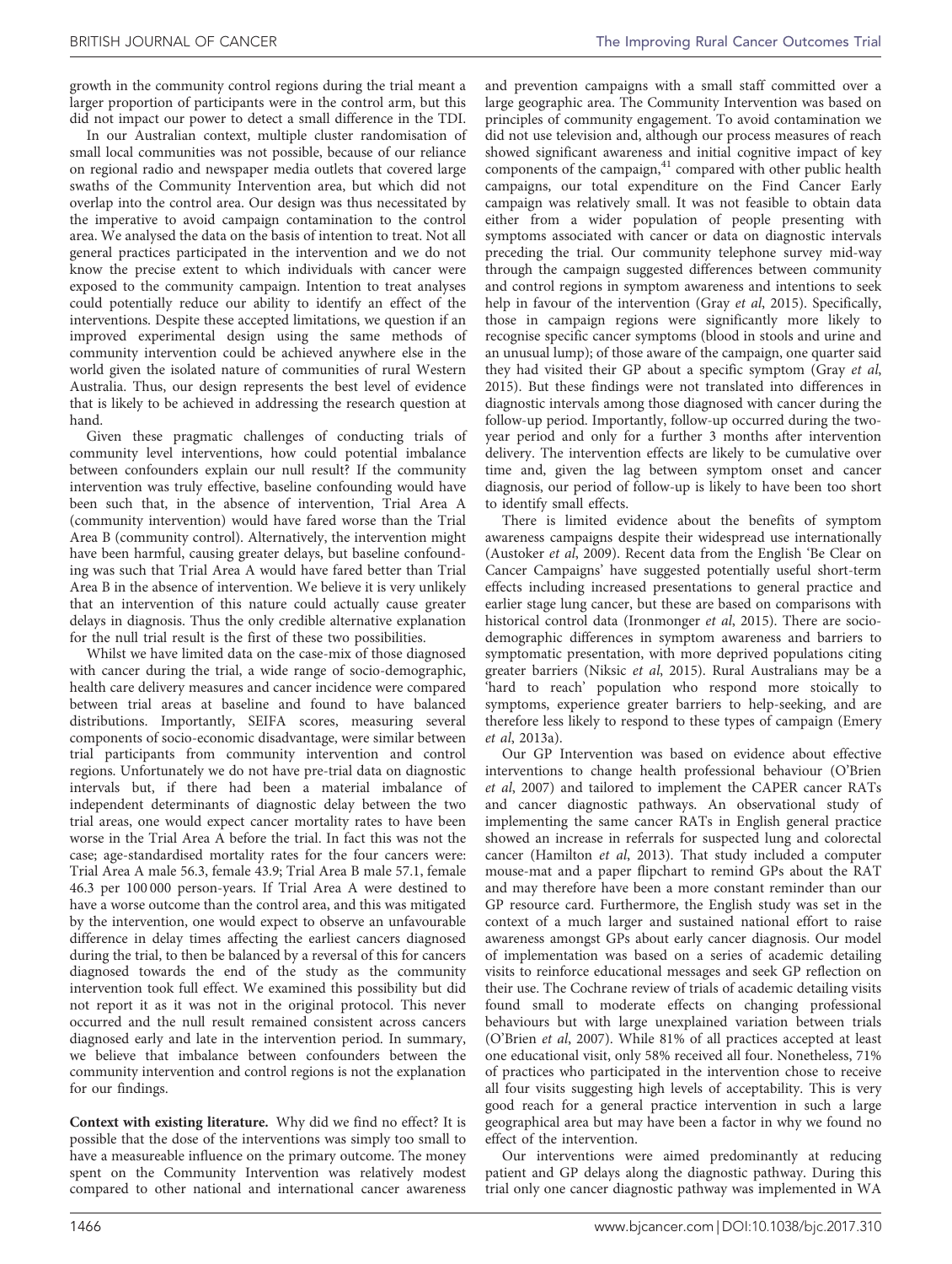<span id="page-11-0"></span>to reduce specialist delay, a one-stop prostate cancer clinic for rural patients [\(McCombie](#page-12-0) et al, 2015). A regional cancer centre was opened in mid-2011 in Bunbury (Community Control region) aimed at providing treatment for rural patients closer to home. The GP intervention included information about preferred specialist diagnostic pathways, including those linked to multidisciplinary teams, but these pathways were not designed specifically as 'fasttrack' cancer referral pathways. Our interventions were therefore limited in the ability to reduce the specialist interval component of the TDI. The Specialist Interval can be a major contributor to the TDI, especially, for example, for uninsured patients with colorectal or prostate cancer who rely on public hospital services for diagnostic tests where they may be longer waiting times. There are no comparable published Australian data on TDIs for the cancers studied in this trial. The median durations in our trial cohort for lung and colorectal cancer were considerably longer than those reported in recent cohorts of these cancers from England(Walter et al[, 2015, 2016](#page-13-0)) and are likely to represent clinically important delays (Neal et al[, 2015](#page-12-0)).

This is the first such trial of community symptom awareness or GP interventions to use time to cancer diagnosis as a primary outcome ([Austoker](#page-12-0) et al, 2009, [Mansell](#page-12-0) et al, 2011b). Others have monitored a range of health service process measures such as GP visits and GP referrals, and some larger observational studies have measured cancer incidence. Given the focus of such interventions is to reduce diagnostic delay we believe that the TDI was the most appropriate primary outcome. Based on our pre-trial data, the trial was sufficiently powered to detect relatively small but potentially clinically important differences in the TDI. This paper reports on the primary outcome. By 2018 the WA linked data will be available for the trial period, at which point we will report any effects on cancer incidence, stage at diagnosis, healthcare utilisation and survival.

#### CONCLUSIONS AND RECOMMENDATIONS

In the United Kingdom, Denmark and other international jurisdictions, there have been significant investments in community cancer symptom awareness campaigns and GP interventions, including those aimed at implementing cancer RATs, with a focus on reducing cancer diagnostic delay ([Hiom, 2015\)](#page-12-0). While much emphasis has been made on a growing body of observational data about possible benefits, until now there have been no large-scale pragmatic trials reported which have measured their effect on time to diagnosis. Our trial in large geographically isolated regions of Australia, with known later cancer presentation and higher stage at diagnosis, failed to find an effect of either community or GP interventions on time to cancer diagnosis. This is unlikely to be due to contamination between groups or imbalance in confounders, but may reflect insufficient campaign dose or insufficient length of follow-up. Future trials of public awareness campaigns should consider approaches to measuring longer term effects and consider designs that allow for use of television and other media. Nonetheless, our results may in fact show that, at least in this setting, community campaigns and GP education initiatives may not be effective and alternative strategies, possibly focused on fast track specialist pathways and improved access to diagnostic tests, may be more important in reducing diagnostic delay and improving cancer outcomes [\(Moller](#page-12-0) et al, 2015).

#### ACKNOWLEDGEMENTS

We wish to thank the following for their contributions to this trial: Find Cancer Early Project Officers (Lisa Barr, Pam Foulkes-Taylor, Libby Foster, Karen Hansen, Amanda Harding, Kerryn Keating,

Tracey Price, Jo Woodall), Cancer Council WA staff and associated staff, Cancer Council WA Lodges, participants, GPs and hospital specialists, Cancer Research UK, AH Crawford Treatment Society, Department of Health WA, WA Cancer and Palliative Care Network, WA Country Health Service, National Health and Medical Research Council, Cancer and Palliative Care Research and Evaluation Unit, Val Lishman Health Research Foundation, WA Cancer Registry Staff, WA Data Linkage Branch, Pat Booth, Rhonda Coleman, Hooi Ee, Dickon Hayne, Laura Keith, Andrew Kirke, Mike Mears, Leanne Monterosso, Violet Platt, Iain Steve Pratt, David Preen, Babu Simon, Craig Sinclair, Hayley Staples, Simon Towler, Clare Willix. The project was a partnership with Cancer Council Western Australia, the WA Cancer and Palliative Care Network, and the Department of Health Western Australia. JDE is funded by an NHMRC Practitioner Fellowship. FMW is funded by an NIHR Clinician Scientist award.

#### CONFLICT OF INTEREST

The authors declare no conflict of interest.

#### AUTHOR CONTRIBUTIONS

JDE, CDJH, CS, KA, AN, FMW, MB conceptualised and designed the study. All authors assisted with the development of the protocol, study design and refinement of study materials. All authors contributed to implementation of the protocol and acquisition of data. MB was responsible for the randomisation and statistical analyses. All authors have been involved in drafting and critical evaluation of the manuscript. All authors have read and approved the final version.

#### DISCLAIMER

The NHMRC had no role in the design of this study, the primary interpretation of data or decision to submit results. CCWA contributed to the design and provided substantial practical assistance in the delivery of the intervention; two authors (TS and EC) are CCWA staff. The funders had no role in data analysis or interpretation, or decision to publish the results.

#### DATA SHARING

Anonymised patient level data are available at on request from the corresponding author. Consent was not obtained for data sharing but the presented data are anonymised and risk of identification is low.

#### **REFERENCES**

- Adamson J, Cockayne S, Puffer S, Torgerson DJ (2006) Review of randomised trials using the post-randomised consent (Zelen's) design. Contemp Clin Trials 27: 305–319.
- AIHW (2010) Cancer in Australia 2010: an overview. Australian Institute of Health and Welfare: Canberra, Australia.
- Allgar VL, Neal RD (2005) Delays in the diagnosis of six cancers: analysis of data from the National Survey of NHS Patients: Cancer. Br J Cancer 92: 1959–1970.
- Athey VL, Suckling RJ, Tod AM, Walters SJ, Rogers TK (2011) Early diagnosis of lung cancer: evaluation of a community-based social marketing intervention. Thorax 67(5): 412–417.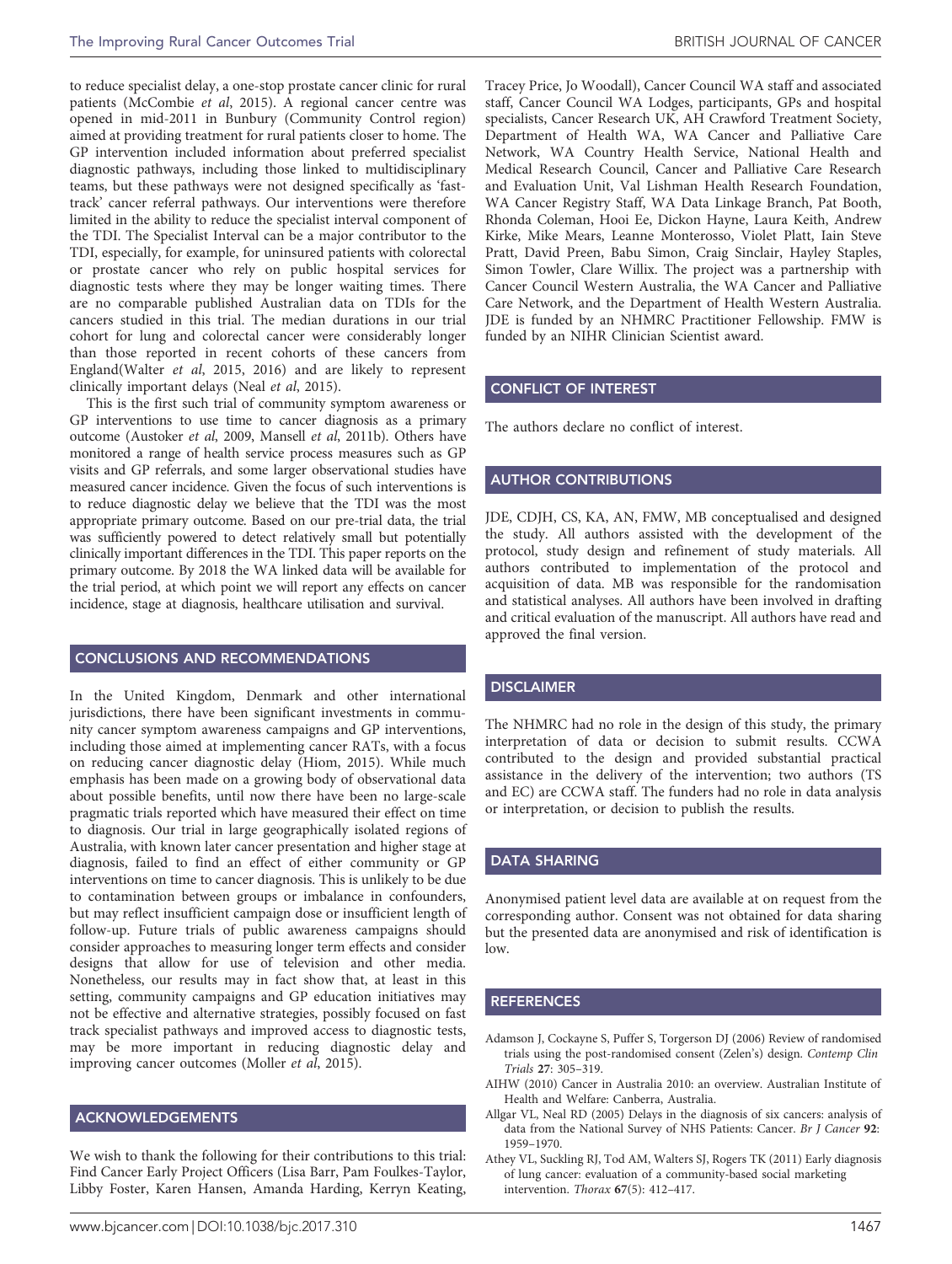- <span id="page-12-0"></span>Austoker J, Bankhead C, Forbes LJ, Atkins L, Martin F, Robb K, Wardle J, Ramirez AJ (2009) Interventions to promote cancer awareness and early presentation: systematic review. Br J Cancer 101(Suppl 2): S31–S39.
- Baade PD, Dasgupta P, Aitken J, Turrell G (2011a) Geographic remoteness and risk of advanced colorectal cancer at diagnosis in Queensland: a multilevel study. Br J Cancer 105: 1039–1041.
- Baade PD, Youlden DR, Coory MD, Gardiner RA, Chambers SK (2011b) Urban-rural differences in prostate cancer outcomes in Australia: what has changed? Med J Aust 194: 293–296.
- Butler J, Foot C, Bomb M, Hiom S, Coleman M, Bryant H, Vedsted P, Hanson J, Richards M (2013) The international cancer benchmarking partnership: an international collaboration to inform cancer policy in Australia, Canada, Denmark, Norway, Sweden and the United Kingdom. Health Policy 112: 148–155.
- Campbell MK, Thomson S, Ramsay CR, Maclennan GS, Grimshaw JM (2004) Sample size calculator for cluster randomized trials. Comput Biol Med 34: 113–125.
- Cancer Research UK (2010) National Awareness and Early Diagnosis Initiative. Cancer Research UK: UK.
- Coory MD, Baade PD (2005) Urban-rural differences in prostate cancer mortality, radical prostatectomy and prostate-specific antigen testing in Australia. Med J Aust 182: 112–115.
- Coory MD, Ho T, Jordan SJ (2013) Australia is continuing to make progress against cancer, but the regional and remote disadvantage remains. Med J Aust 199: 605–608.
- Department of Health, WA. Model of Care for Cancer. Cancer & Palliative Care Network, Department of Health: Perth, WA, Australia, 2008.
- Department of Health and Ageing (2010) Delivering Regional Cancer Centres. Canberra, Australia.
- Emery JD, Gray V, Walter FM, Cheetham S, Croager EJ, Slevin T, Saunders C, Threlfall T, Auret K, Nowak AK, Geelhoed E, Bulsara M, Holman CD (2014) The Improving Rural Cancer Outcomes (IRCO) Trial: a factorial cluster-randomised controlled trial of a complex intervention to reduce time to diagnosis in rural patients with cancer in Western Australia: a study protocol. BMJ Open 4: e006156.
- Emery JD, Walter FM, Gray V, Sinclair C, Howting D, Bulsara M, Bulsara C, Webster A, Auret K, Saunders C, Nowak A, Holman CD (2013a) Diagnosing cancer in the bush: a mixed-methods study of symptom appraisal and help-seeking behaviour in people with cancer from rural Western Australia. Fam Pract 30: 294–301.
- Emery JD, Walter FM, Gray V, Sinclair C, Howting D, Bulsara M, Bulsara C, Webster A, Auret K, Saunders C, Nowak A, Holman D (2013b) Diagnosing cancer in the bush: a mixed methods study of GP and specialist diagnostic intervals in rural Western Australia. Fam Pract 30(5): 541–550.
- Forbes LJ, Simon AE, Warburton F, Boniface D, Brain KE, Dessaix A, Donnelly C, Haynes K, Hvidberg L, Lagerlund M, Lockwood G, Tishelman C, Vedsted P, Vigmostad MN, Ramirez AJ, Wardle J. International Cancer Benchmarking Partnership Module 2 Working, G (2013) Differences in cancer awareness and beliefs between Australia, Canada, Denmark, Norway, Sweden and the UK (the International Cancer Benchmarking Partnership): do they contribute to differences in cancer survival? Br J Cancer 108: 292–300.
- Gray V, Croager E, Emery J, Slevin T, Pratt I, Holman D. Officers, F. C. E. P. (2015) Development and Evaluation of the Find Cancer Early community education campaign in regional Western Australia to reduce help-seeking interval. Eur J Cancer Care 24: 16–16.
- Grimshaw JM, Thomas RE, Maclennan G, Fraser C, Ramsay CR, Vale L, Whitty P, Eccles MP, Matowe L, Shirran L, Wensing M, Dijkstra R, Donaldson C (2004) Effectiveness and efficiency of guideline dissemination and implementation strategies. Health Technol Assess 8: iii-iv, 1–72.
- Hall SE, Holman CD, Wisniewski ZS, Semmens J (2005) Prostate cancer: socio-economic, geographical and private-health insurance effects on care and survival. BJU Int 95: 51–58.
- Hamilton W (2009) The CAPER studies: five case-control studies aimed at identifying and quantifying the risk of cancer in symptomatic primary care patients. Br J Cancer 101: S80-S86.
- Hamilton W, Green T, Martins T, Elliott K, Rubin G, Macleod U (2013) Evaluation of risk assessment tools for suspected cancer in general practice: a cohort study. Br J Gen Pract 63: e30–e36.
- Hamilton W, Peters TJ, Round A, Sharp D (2005a) What are the clinical features of lung cancer before the diagnosis is made? A population based case-control study. Thorax 60: 1059–1065.
- Hamilton W, Round A, Sharp D, Peters TJ (2005b) Clinical features of colorectal cancer before diagnosis: a population-based case-control study. Br J Cancer 93: 399–405.
- Hamilton W, Sharp DJ, Peters TJ, Round AP (2006) Clinical features of prostate cancer before diagnosis: a population-based, case-control study. Br J Gen Pract 56: 756–762.
- Hiom SC (2015) Diagnosing cancer earlier: reviewing the evidence for improving cancer survival. Br J Cancer 112(Suppl 1): S1–S5.
- Hippisley-Cox J, Coupland C (2013a) Symptoms and risk factors to identify men with suspected cancer in primary care: derivation and validation of an algorithm. Br J Gen Pract 63: e1–10.
- Hippisley-Cox J, Coupland C (2013b) Symptoms and risk factors to identify women with suspected cancer in primary care: derivation and validation of an algorithm. Br J Gen Pract 63: e11–e21.
- Ironmonger L, Ohuma E, Ormiston-Smith N, Gildea C, Thomson CS, Peake MD (2015) An evaluation of the impact of large-scale interventions to raise public awareness of a lung cancer symptom. Br J Cancer 112 207–216.
- Jong KE, Vale PJ, Armstrong BK (2005) Rural inequalities in cancer care and outcome. Med J Aust 182: 13–14.
- Mansell G, Shapley M, Jordan JL, Jordan K (2011a) Interventions to reduce primary care delay in cancer referral: a systematic review. Br J Gen Pract 61: e821–e835.
- Mansell G, Shapley M, Jordan JL, Jordan K (2011b) Interventions to reduce primary care delay in cancer referral: a systematic review. Br J Gen Pract 61: e821–e835.
- McCombie SP, Hawks C, Emery JD, Hayne D (2015) A 'One Stop' prostate clinic for rural and remote men: a report on the first 200 patients. BJU Int 116(Suppl 3): 11–17.
- Meilleur A, Subramanian SV, Plascak JJ, Fisher JL, Paskett ED, Lamont EB (2013) Rural residence and cancer outcomes in the United States: issues and challenges. Cancer Epidemiol Biomarkers Prev 22: 1657–1667.
- Mitchell KJ, Fritschi L, Reid A, Mcevoy SP, Ingram DM, Jamrozik K, Clayforth C, Byrne MJ (2006) Rural-urban differences in the presentation, management and survival of breast cancer in Western Australia. Breast 15: 769–776.
- Moller H, Gildea C, Meechan D, Rubin G, Round T, Vedsted P (2015) Use of the English urgent referral pathway for suspected cancer and mortality in patients with cancer: cohort study. BMJ 351: h5102.
- Moore HJ, Nixon C, Tariq A, Emery J, Hamilton W, Hoare Z, Kershenbaum A, Neal RD, Ukoumunne OC, Usher-Smith J, Walter FM, WHYTE S, RUBIN G (2016) Evaluating a computer aid for assessing stomach symptoms (ECASS): study protocol for a randomised controlled trial. Trials 17: 184.
- National Breast And Ovarian Cancer Centre (2006) The Investigation of a New Breast Symptom: A Guide for General Practitioners. National Breast and Ovarian Cancer Centre: Australia.
- Neal RD, Nafees S, Pasterfield D, Hood K, Hendry M, Gollins S, Makin M, Stuart N, Turner J, Carter B, Wilkinson C, Williams N, Robling M (2014) Patient-reported measurement of time to diagnosis in cancer: development of the Cancer Symptom Interval Measure (C-SIM) and randomised controlled trial of method of delivery. BMC Health Serv Res 14: 3.
- Neal RD, Tharmanathan P, France B, Din NU, Cotton S, Fallon-Ferguson J, Hamilton W, Hendry A, Hendry M, Lewis R, Macleod U, Mitchell ED, Pickett M, Rai T, Shaw K, Stuart N, Torring ML, Wilkinson C, Williams B, Williams N, Emery J (2015) Is increased time to diagnosis and treatment in symptomatic cancer associated with poorer outcomes? Systematic review. Br J Cancer 112(Suppl): S92–S107.
- Niksic M, Rachet B, Warburton FG, Wardle J, Ramirez AJ, Forbes LJ (2015) Cancer symptom awareness and barriers to symptomatic presentation in England–are we clear on cancer? Br J Cancer 113: 533–542.
- O'Brien MA, Rogers S, Jamtvedt G, Oxman AD, Odgaard-Jensen J, Kristoffersen DT, Forsetlund L, Bainbridge D, Freemantle N, Davis DA, Haynes RB, Harvey EL (2007) Educational outreach visits: effects on professional practice and health care outcomes. Cochrane Database Syst Rev. CD000409.
- Scott SE, Walter FM, Webster A, Sutton S, Emery J (2013) The model of pathways to treatment: conceptualization and integration with existing theory. Br J Health Psychol 18: 45-65.
- Singh GK, Williams SD, Siahpush M, Mulhollen A (2011) Socioeconomic, rural-urban, and racial inequalities in US cancer mortality: part i-all